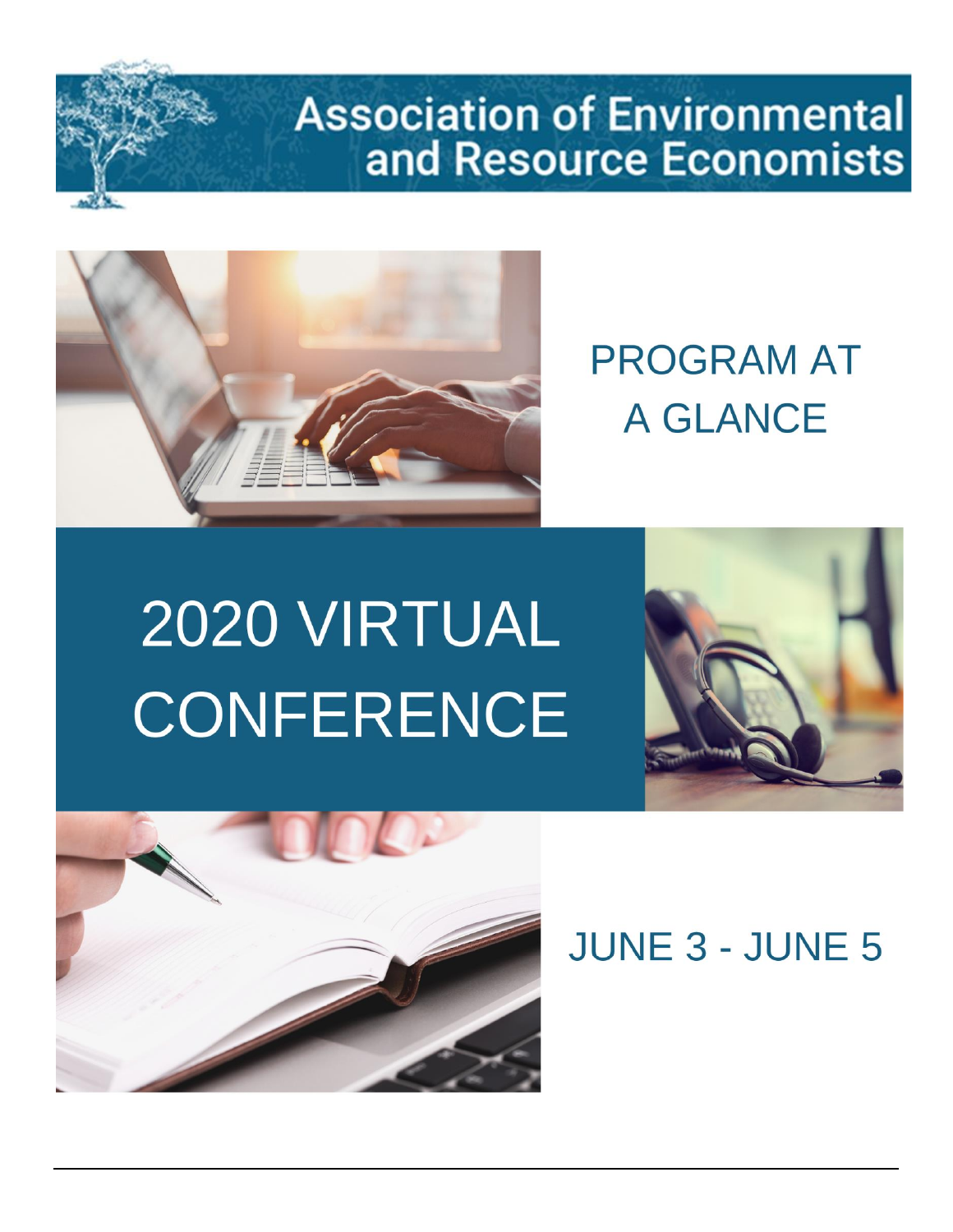

#### **AERE OFFICERS**

President – Daniel J. Phaneuf, University of Wisconsin-Madison Vice President – John C. Whitehead, Appalachian State University Secretary – Nicolai Kuminoff, Arizona State University Treasurer – Margaret Walls, Resources for the Future Immediate Past President – Laura O. Taylor, Georgia Institute of Technology

#### **AERE BOARD OF DIRECTORS**

Soren Anderson, Michigan State University Mary F. Evans, Claremont-McKenna College Lynne Lewis, Bates College Paulina Oliva, University of Southern California Karen Clay, Carnegie Mellon University Neha Khanna, Binghamton University

#### **EX-OFFICIO BOARD MEMBERS**

Sheila Olmstead, University of Texas Cathy Kling, Cornell University Tonya Wade, AERE Executive Director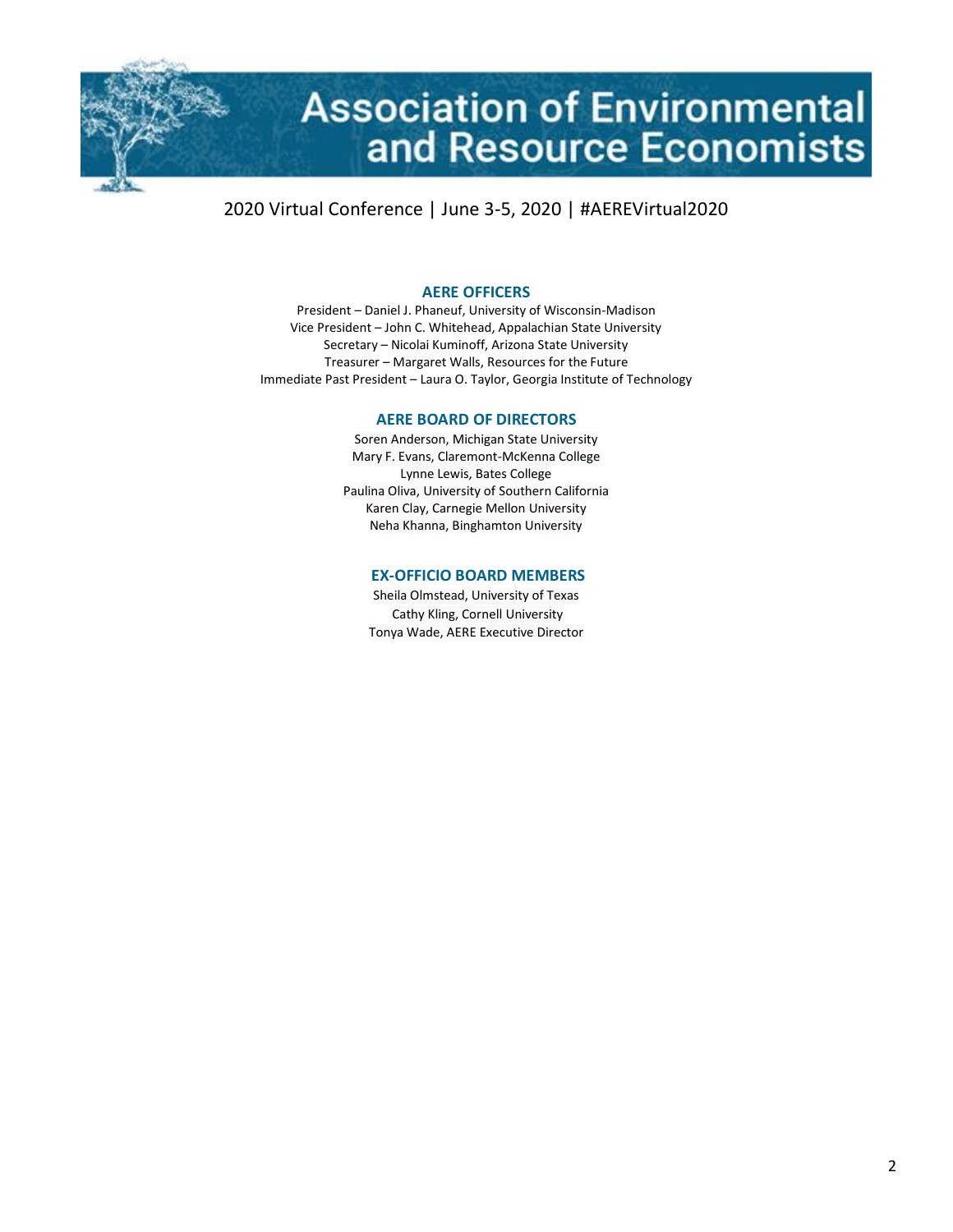

# **Association of Environmental** and Resource Economists

# 2020 Virtual Conference | June 3-5, 2020 | #AEREVirtual2020

#### **2020 INSTITUTIONAL MEMBERS**

Environmental Defense Fund US Forest Service, Rocky Mountain Research Station W. H. Desvousges & Associates, Inc.

#### **2020 UNIVERSITY MEMBERS**

Clark University Colorado State University, Department of Agricultural and Resource Economics Cornell University, Charles H Dyson School of Applied Economics and Management Cornell University, Cornell Institute for China Economic Research (CICER). Duke University, University Program on Environmental Policy Iowa State University, Department of Economics Johns Hopkins University Mississippi State University, Department of Agricultural Economics North Carolina State University, Department of Agricultural and Resource Economics Pennsylvania State University, Department of Agricultural Economics Purdue University - Department of Agricultural Economics Universidad Iberoamericana University of Alberta, Department of Resource Economics and Environmental Sociology University of California - Berkeley, Department of Agricultural & Resource Economics University of California - Davis, Department of Agricultural & Resource Economics University of California - San Diego University of California, Los Angeles University of Connecticut, Department of Agricultural and Resource Economics University of Hawaii at Manoa, Department of Economics University of Illinois at Urbana-Champaign, Department of Agricultural & Consumer Economics University of Michigan - Erb Institute University of Wisconsin-Madison Department of Agricultural & Applied Economics University of Wyoming, Department of Economics Virginia Tech, Department of Agricultural and Applied Economics Yale University, School of Forestry & Environmental Studies/Center for Business and the Environment

#### Parallel Sessions

Parallel Sessions are 90 minutes in length, and typically include four papers. Each presenter is given 15-18 minutes, followed by 2-4 minutes of audience Q&A. No Parallel Session presentation (including questions) may exceed 22 minutes. This is strictly enforced by the session chair. The session chair will be bolded. Sessions with fewer than four papers follow the same format, with a maximum of 22 minutes per paper.

**Important Notice:** The content of this Conference reflects the views of the speakers and does not necessarily represent the position of the Association. Neither the Association nor its officers, members or staff assumes responsibility or liability for the accuracy of information presented or the appropriateness of its use with specific clients. Each attendee is advised to make an independent judgment regarding the content and use of this information.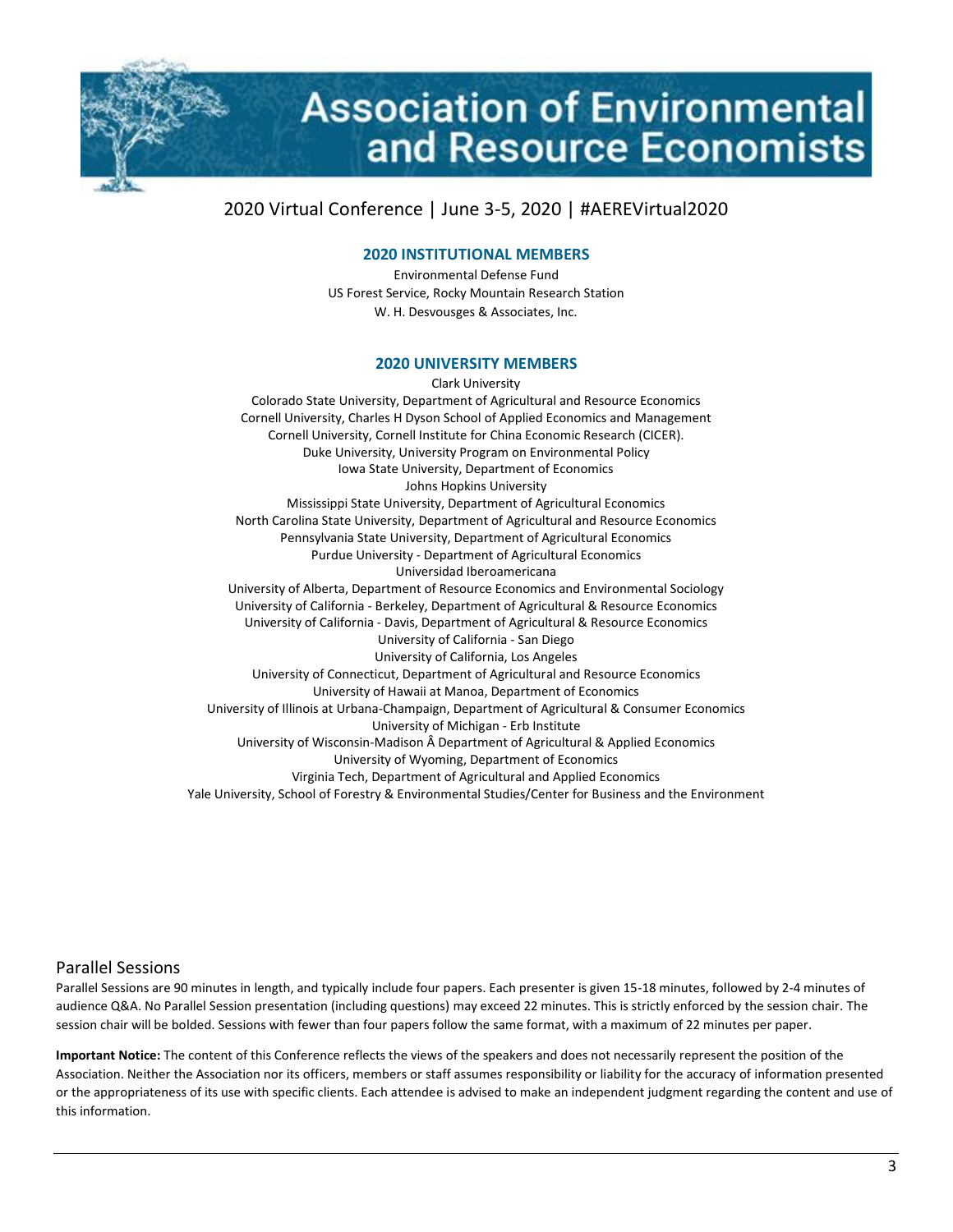

# **Association of Environmental<br>and Resource Economists**

| Table of Contents |  |
|-------------------|--|
|                   |  |
|                   |  |
|                   |  |
|                   |  |
|                   |  |
|                   |  |
|                   |  |
|                   |  |
|                   |  |
|                   |  |
|                   |  |
|                   |  |
|                   |  |
|                   |  |
|                   |  |
|                   |  |
|                   |  |
|                   |  |
|                   |  |
|                   |  |
|                   |  |
|                   |  |
|                   |  |
|                   |  |
|                   |  |
|                   |  |
|                   |  |
|                   |  |
|                   |  |
|                   |  |
|                   |  |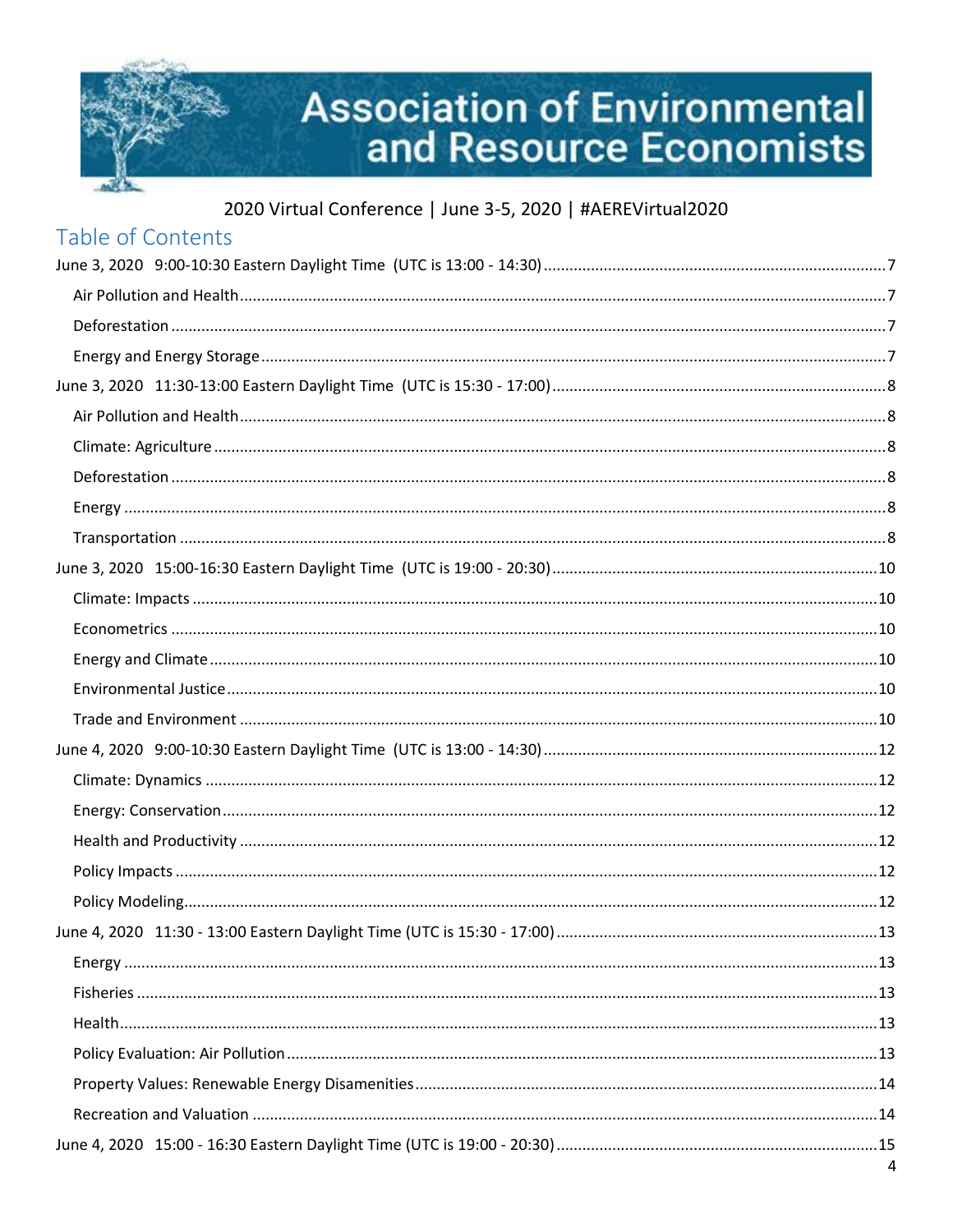

# **Association of Environmental** and Resource Economists

| 5 |
|---|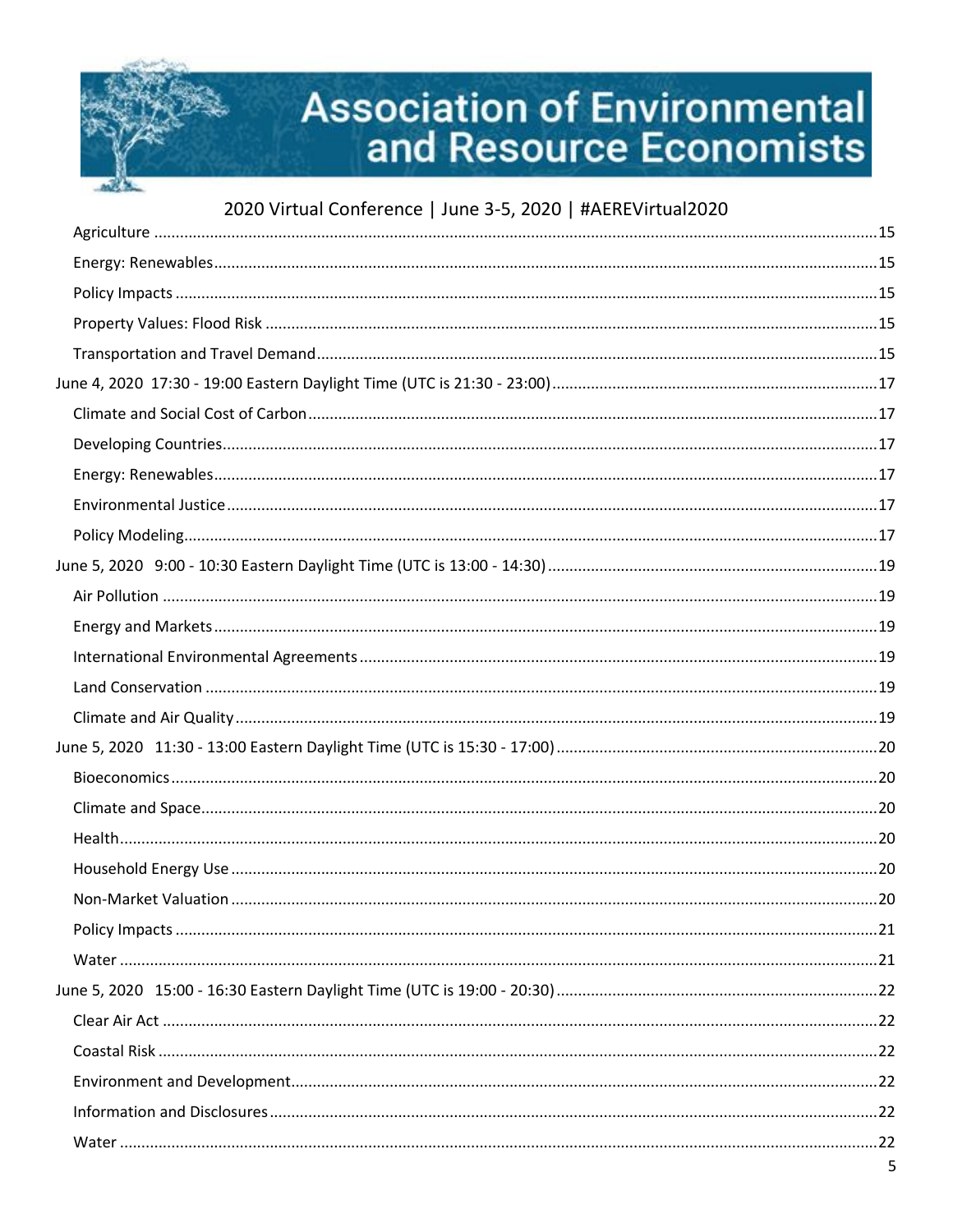

| 2020 Virtual Conference   June 3-5, 2020   #AEREVirtual2020 |  |
|-------------------------------------------------------------|--|
|                                                             |  |
|                                                             |  |
|                                                             |  |
|                                                             |  |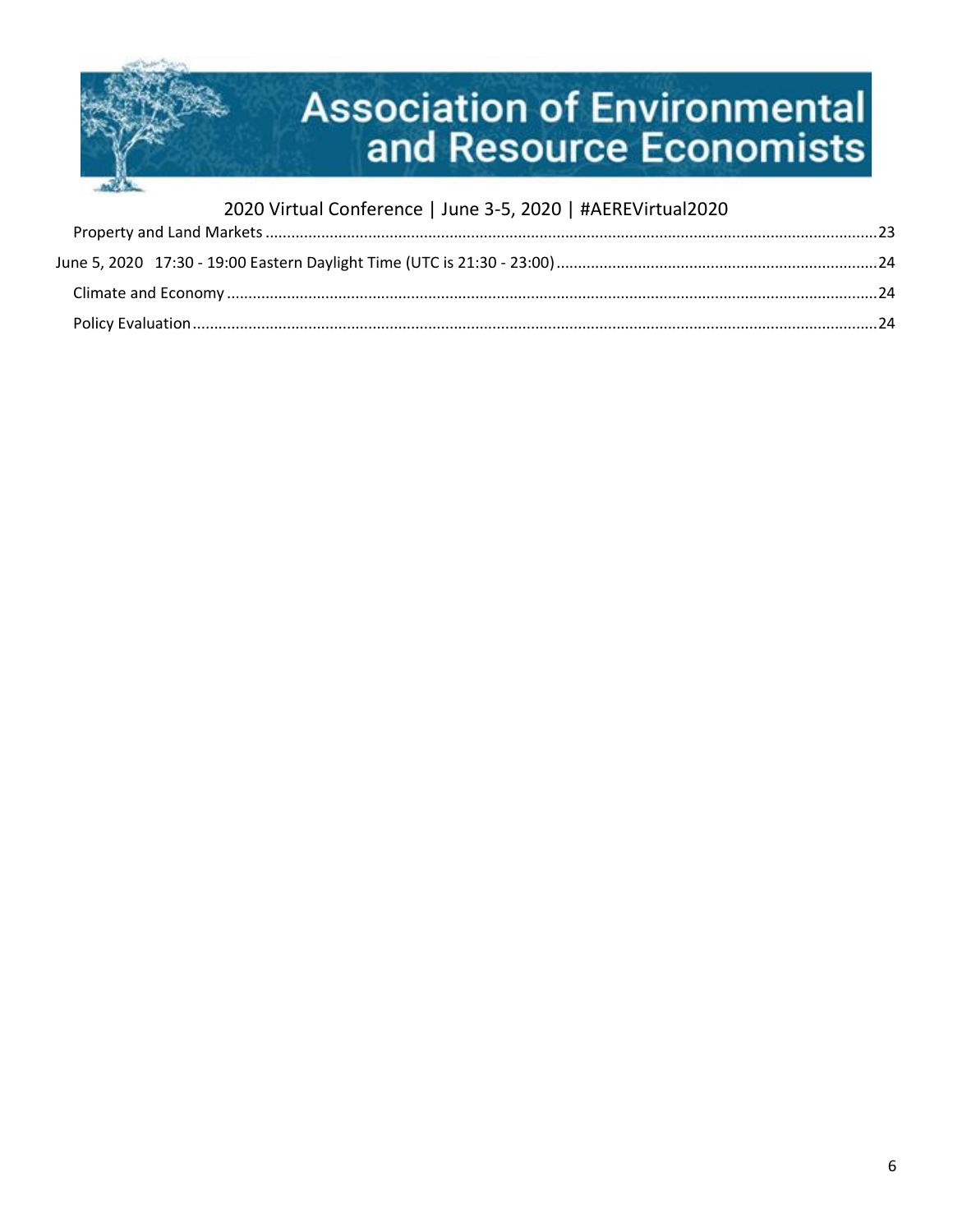

# <span id="page-6-0"></span>June 3, 2020 9:00-10:30 Eastern Daylight Time (UTC is 13:00 - 14:30)

# <span id="page-6-1"></span>Air Pollution and Health

- Aerobic Capacity and Pollution at Schools Michelle Marcus, Vanderbilt University
- Disentangling the Causal Effect of Air Pollutants on Health by Mining a Large Set of Instruments Milena Suarez Castillo, Insee-CREST
- Feel the Burn: Mental and Behavioral Responses to Air Pollution in China Tong Liu, Hong Kong University of Science and Technology
- **Pollution and Mortality: Estimating Damages Using Pollutant Specific Abatement Technologies - Casey Rozowski, North Carolina State University**

#### <span id="page-6-2"></span>Deforestation

- Can Markets Save the Brazilian Forests? Guilherme Depaula, Iowa State University
- Can Reminders of Forest Use Rules Induce Compliance? Experimental Evidence from Community-Managed Forests - Sabrina Eisenbarth, University of Exeter
- Using Publicly Available Remote Sensing Products to Evaluate REDD+ Projects in Brazil Gabriela Demarchi, INRAE
- **Agricultural Commodities and Worldwide Deforestation in the Twenty-First Century - Antoine Leblois**

#### <span id="page-6-3"></span>Energy and Energy Storage

- Empirical Evidence on the Social and Private Impacts of Residential Battery Storage Yueming "Lucy" Qiu, University of Maryland at College Park
- Estimating Congestion Benefits of Batteries for Unobserved Networks: A Machine Learning Approach Justin Kirkpatrick, Michigan State University
- Packing Power: Electricity Storage, Renewable Energy, and Market Design Jackson Dorsey, Indiana University
- **Prosumer Consumption Substitution and Disentangling Uncertainty from Salience - Jacquelyn Pless, Massachusetts Institute of Technology**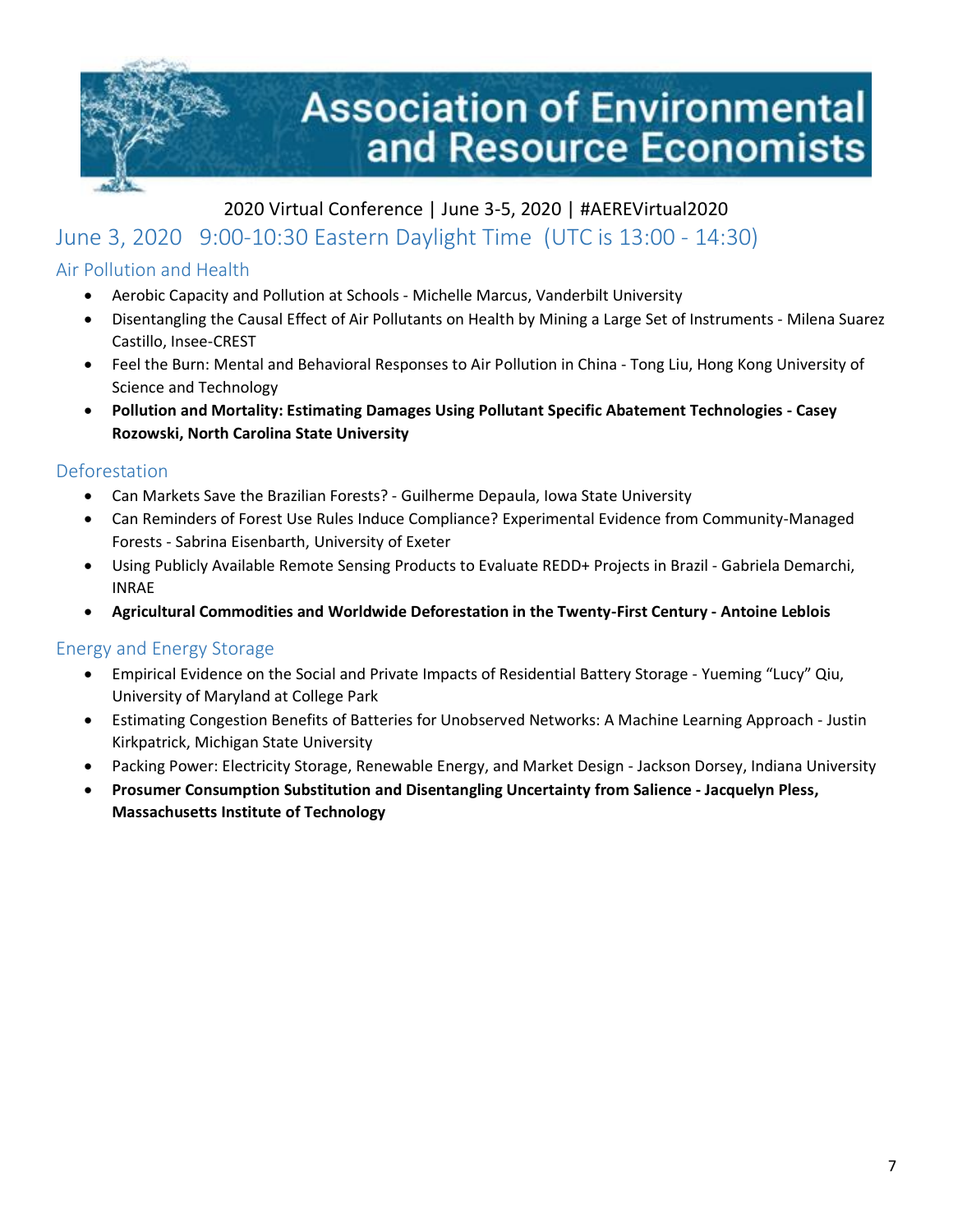

# <span id="page-7-0"></span>June 3, 2020 11:30-13:00 Eastern Daylight Time (UTC is 15:30 - 17:00)

# <span id="page-7-1"></span>Air Pollution and Health

- Averting Behaviors to Air Pollution: Evidence from Electricity Consumption and Mobile Population Data in Shanghai - Yang Zhou, Princeton University
- The Effect of Early Exposure to Pollution on Later in Life Health Outcomes: Evidence from California Cornelia Ilin
- What Driving Bans Tell Us About The Long-Lasting Health Effects of Pollution: Evidence from Children's Medical Records - Hannah Klauber
- **Where There's Fire, There's Smoke: The Causal Impact of Indonesia's Forest Fire Emissions on Behavior and Health - Emily Pakhtigian, Duke University**

#### <span id="page-7-2"></span>Climate: Agriculture

- Climate Adaptation and Innovation: Evidence from the Double-Cropping Boom in Brazil Guilherme Depaula, Iowa State University
- Estimating the Consequences of Climate Change from Variation in Weather Derek Lemoine
- The Fingerprint of Anthropogenic Warming on Global Agriculture Frances Moore, University of California, Davis
- **The Recent Impacts of Anthropogenic Climate Change on Global Agricultural Production - Ariel Ortiz-Bobea, Cornell University**

#### <span id="page-7-3"></span>Deforestation

- Agriculture and Deforestation Ryan Abman, San Diego State University
- Democracy and Deforestation: Evidence from Indonesia's Transition to Direct Local Elections Clark Lundberg, San Diego State University
- Efficient Forestation: Evidence from a Structural Model for The Brazilian Amazon Rafael Araujo
- **Livelihood Impacts of Conservation Programs for Climate Change Mitigation by International Donors: Evidence from Ghana - Suhyun Jung, West Virginia University**

#### <span id="page-7-4"></span>Energy

- Cutting Carbon Through Fuel-Switching Due to the EU ETS Samuel Jovan Okullo, Zhongnan University of Economics and Law
- Drivers of Coal Generator Retirements and Their Impact on the Shifting Electricity Generation Portfolio in the U.S. - Charles Sims
- Heterogenous Response to Fuel-Specific Shocks: How Strategic Withholding Affects the Distribution of Emissions in the Electricity Market - Nicole Mundt, University of Colorado, Boulder
- **The Intensive and Extensive Effects of Tax Holidays - Timothy Fitzgerald, Texas Tech University**

#### <span id="page-7-5"></span>**Transportation**

- Colluding Against Environmental Regulation: The Case of German Automakers Cuicui Chen, Suny Albany
- Evaluating the Effects of Footprint-Based CAFE Standards in the U.S. New Vehicle Market Hiroshi Matsushima, University of Illinois, Urbana-Champaign
- The Effect of Vehicle Ownership Restrictions on Female Labor Supply Anthony Liu, Indiana University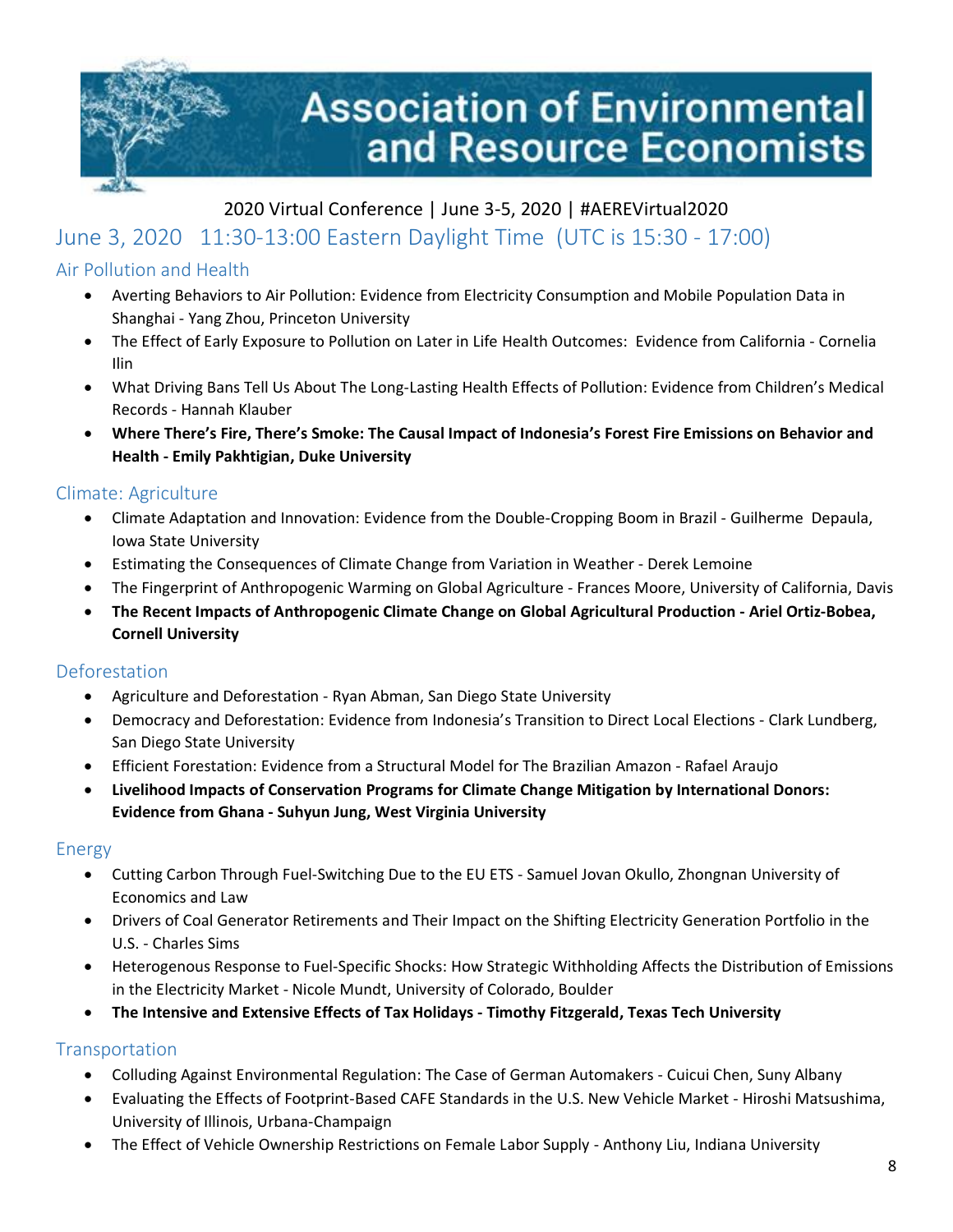

• **The Effects of Car Taxes and Revised CO2 Emissions Rate Information in Germany - Anna Alberini, University of Maryland, College Park**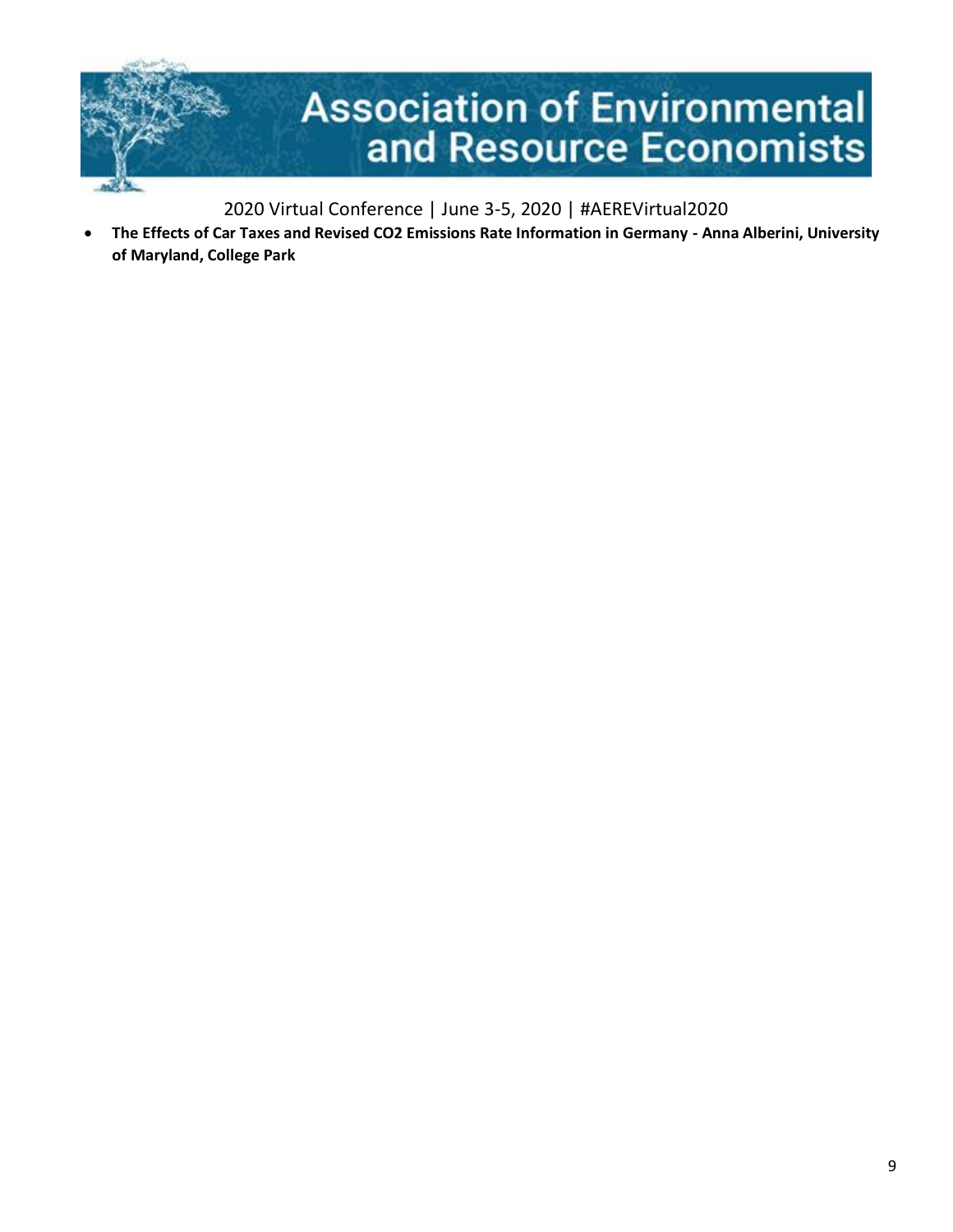

# <span id="page-9-0"></span>June 3, 2020 15:00-16:30 Eastern Daylight Time (UTC is 19:00 - 20:30)

# <span id="page-9-1"></span>Climate: Impacts

- Beating the Heat: Temperature and Spatial Reallocation Over the Short and Long-Run Christos Andreas Makridis, Arizona State University
- Estimating Aggregate Effects of Climate Change in Spatial General Equilibrium Ivan Rudik, Cornell University
- On Model Selection Criteria for Climate Change Impact Studies Dalia Ghanem, University of California, Davis
- **Temperature, Humidity, and Human Fertility: Evidence from 58 Developing Countries - Melissa Lopalo, Montana State University**

#### <span id="page-9-2"></span>**Econometrics**

- Between Two Worlds: Methodological and Subjective Differences in Climate Impact Meta-Analyses Peter Harrison Howard, New York University
- Is There a Replicability Crisis on the Horizon for Environmental and Resource Economics? Paul J. Ferraro, Johns Hopkins University
- Predictive Counterfactuals for Treatment Effect Heterogeneity in Event Studies with Staggered Adoption Mateus Souza, University of Illinois, Urbana-Champaign
- **Revisiting the Peltzman Effect: Evidence from the U.S. Commercial Motor Vehicle Safety Inspection Program - Yuanning Liang, Cornell University**

# <span id="page-9-3"></span>Energy and Climate

- A Bridge Too Far? The Role of Natural Gas Infrastructure in US Climate Policy Jared Woollacott, RTI International
- Energy Efficiency in General Equilibrium with Input-Output Linkages Christopher James Blackburn, U.S. Bureau of Economic Analysis
- Have US Fuel Economy and Greenhouse Gas Standards Improved Social Welfare? Joshua Linn
- **Linking Carbon Markets with Different Initial Conditions - Matt Woerman, University of Massachusetts, Amherst**

# <span id="page-9-4"></span>Environmental Justice

- Do Environmental Markets Cause Environmental Injustice? Danae Hernandez-Cortes, University of California, Santa Barbara
- Job Quality and the Distributional Effects of Environmental Policy Marc Hafstead, Resources For The Future
- Measuring the Effect of Brownfield Remediation on Displacement in Chicago Neighborhoods Richard Melstrom, Loyola University Chicago
- **Pollution and Acquisition: The Environmental Justice Effects of Mergers - Irene Jacqz, University of Wisconsin, Madison**

# <span id="page-9-5"></span>Trade and Environment

• Achieving Negative Carbon Leakage Through Sectoral Border Adjustment Reductions - Timothy Fitzgerald, Texas Tech University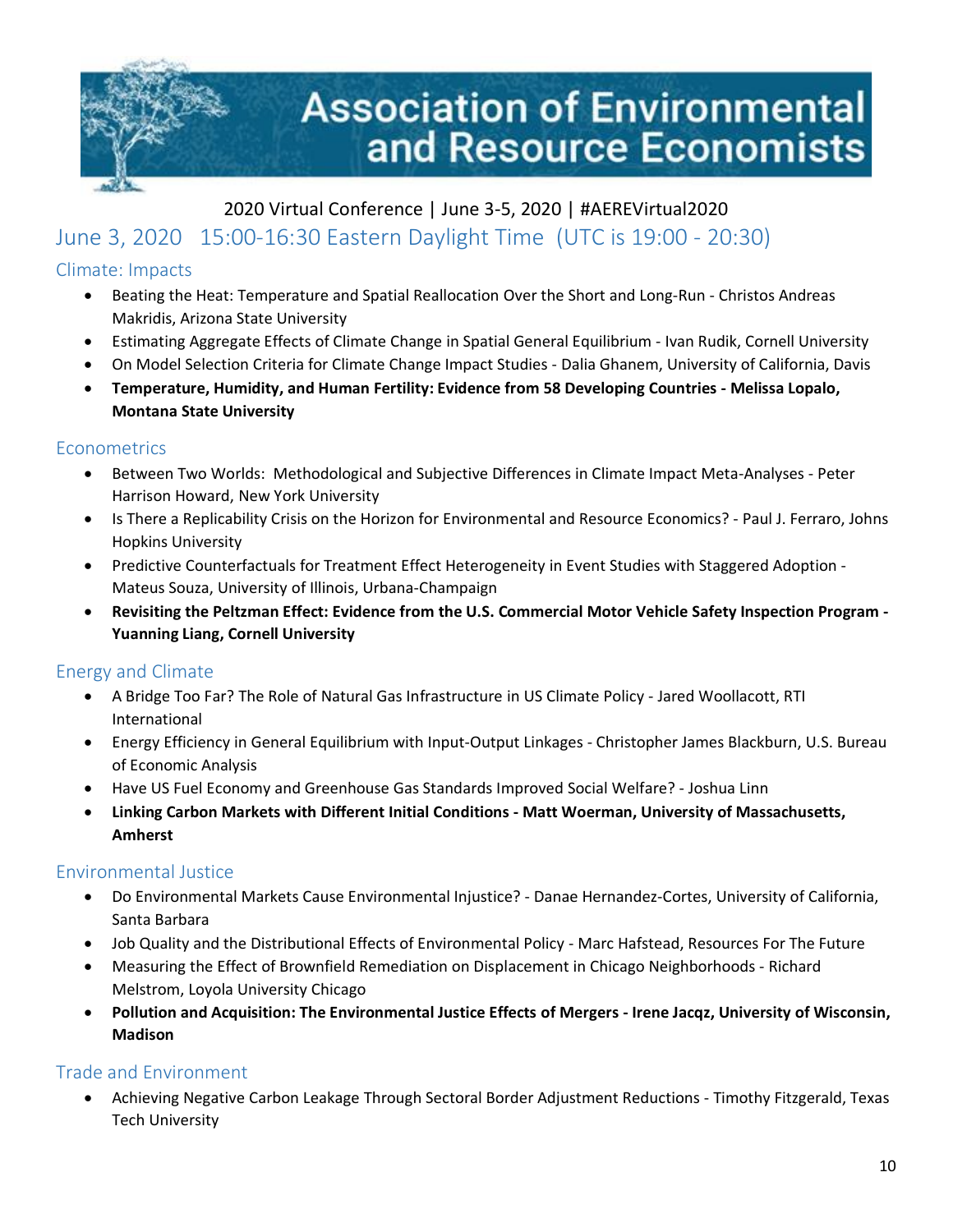

- Exporting Carbon: U.S. Coal Demand, International Leakage, and Implications for Climate Policy Joshua Blonz, Federal Reserve Board of Governors
- Foreign Production and Environment: Does the Type of FDI Matter? Meryem Saygili, University of Texas, Tyler
- **Pollution from Consumption, International Trade and Leakage - James "Scott" Holladay**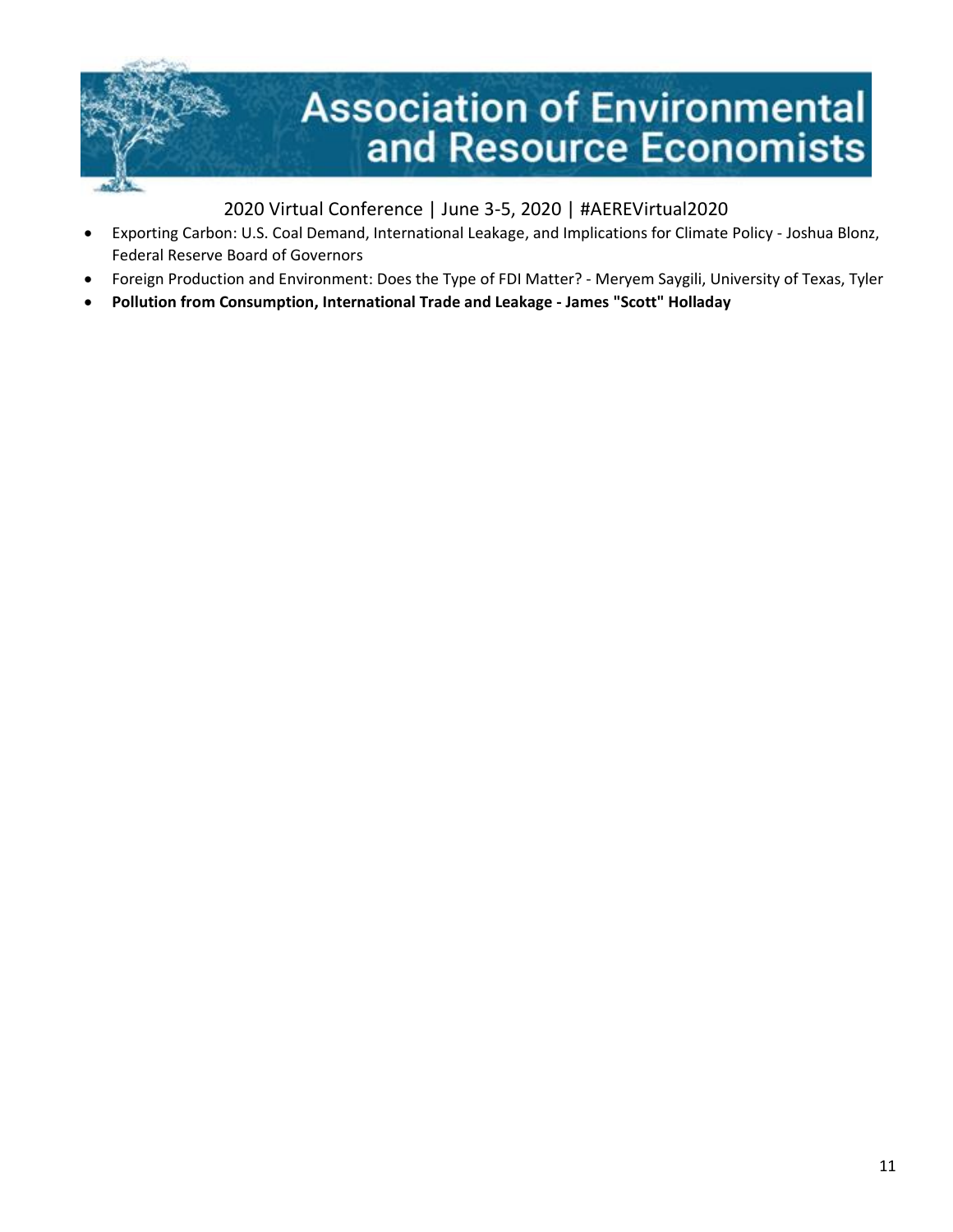

# <span id="page-11-0"></span>2020 Virtual Conference | June 3-5, 2020 | #AEREVirtual2020 June 4, 2020 9:00-10:30 Eastern Daylight Time (UTC is 13:00 - 14:30)

# <span id="page-11-1"></span>Climate: Dynamics

- Are Economists Getting Climate Dynamics Right and Does It Matter? Simon Dietz, London School of Economics
- Optimal Growth with Intermittent Renewables Ron Chan, University of Manchester
- Tipping Points in the Climate System and the Economics of Climate Change Thomas Stoerk, London School of Economics and Political Science
- **Tipping, the Optimal Carbon Price and Weighing Cows, Geoengineering and Coal - Anthony Wiskich, Australian National University**

# <span id="page-11-2"></span>Energy: Conservation

- Smart Thermostats, Automation, and Time-Varying Prices Casey Wichman
- Disaggregate Consumption Feedback and Energy Conservation Andreas Gerster, University of Mannheim
- Information Campaigns and the Potential of Targeting -- Evidence from Energy Conservation Mark A. Andor, RWI - Leibniz Institute For Economic Research
- **When Nudges Fail to Scale: Field Experimental Evidence for Energy Consumption Goals - Matthias Rodemeier, University of Muenster**

# <span id="page-11-3"></span>Health and Productivity

- The Effect of Deleading Fuel on Birth Outcomes: Evidence from NASCAR Alicia Marquez, San Diego State Univ
- Lead Exposure and Academic Performance: A Multi-Stage Approach To Address Selection Bias, Measurement Error, And Endogeneity - Heather Klemick, National Center For Environmental Economics, USEPA;
- How Do Fine Particles Affect Birth Outcomes? Evidence from South Korea Moon Joon Kim, Duke Kunshan University
- The Health Effects of Transboundary Air Pollution: Evidence Using Remote Sensing For Fine Particulates In China And South Korea - Andrew Schreiber, Environmental Protection Agency;
- **Session Chair : Ron Shadbegian, San Diego State**

# <span id="page-11-4"></span>Policy Impacts

- Do Environmental Regulations Affect the Decision to Export? Nouri Najjar, Ivey Business School, University of Western Ontario
- Effects of Market Conditions, Environmental Regulations and Regulatory Uncertainty on Investment and Exit Wendan Zhang, University of Arizona
- Global Trade Effects of Stricter Environmental Trade Policies in China Xiting Zhuang, University of Connecticut
- **The Impact of the EU ETS on Productivity and Markups in the German Manufacturing Sector - Beat Hintermann**

# <span id="page-11-5"></span>Policy Modeling

- A Subsidy Inversely Related to the Product Price Takahiko Kiso, University of Aberdeen
- Environmental Taxes in General Equilibrium Under Market Power and Price Discrimination Daniel H Karney, Ohio University
- Green Finance and Climate Policy Julien Daubanes, University of Geneva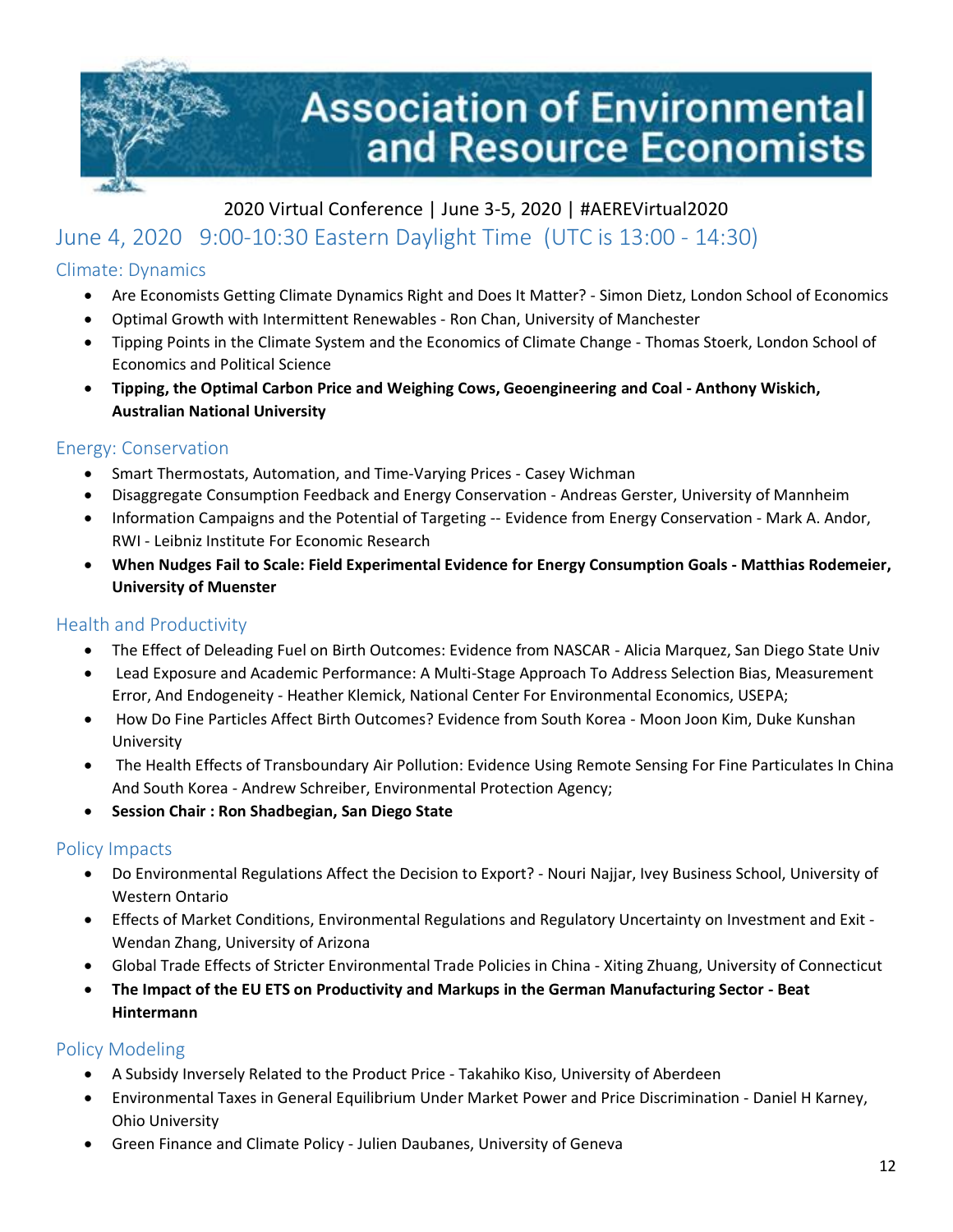

• **Using Carbon Taxes to Meet an Emission Target - Robert "Bobby" Harris, Duke University**

# <span id="page-12-0"></span>June 4, 2020 11:30 - 13:00 Eastern Daylight Time (UTC is 15:30 - 17:00)

# <span id="page-12-1"></span>Energy

- Can Lower Electricity Prices Improve Energy Efficiency? Evidence from Half a Million Indian Plant Observations Gregor Singer, UC San Diego
- Management Practices and Energy Efficiency in Industrial Firms: Experimental Evidence from China Valerie Jean Karplus, Massachusetts Institute of Technology
- US Carbon Pricing and Coal Power Plant Productivity Megan Bailey, Harvard Kennedy School
- Transmission Constraints and Electricity Trade in India Louis Preonas, University of Maryland at College Park

#### <span id="page-12-2"></span>Fisheries

- Public Preference Toward Alternative Fishery Regulations: Evidence from Tautaug Anglers at Long Island Sound Zhenshan Chen, University of Connecticut
- Second-Best Solutions to the Commons: Gains from Individual Fishing Quotas in Norwegian Coastal Groundfish Fisheries - Yaqin Liu, Duke University
- Stability of Regional Fisheries Management Organizations Under Stochastic Growth Bruno Nkuiya, University of Alberta
- **Using a Fixed Supply Auction to Mitigate the Cost Externality in a Common-Pool Resource Market - Hao Zhao, Chapman University**

#### <span id="page-12-3"></span>Health

- Biomass Fires, Air Pollution, and Infant Mortality in Africa Hemant Kumar Pullabhotla, Stanford University
- Identifying the Impact of Coal Burning on Exposure to Fine Particulate Matter: Evidence from India Kanishka Kacker, Indian Statistical Institute
- The Impact of Industrial Pollution on Hospital Admissions: Evidence from a Cement Plant in Russia Mariia Murasheva, Nova School of Business and Economics
- **Why are Pollution Damages Lower in Developed Countries? Insights from High-Income, High-Pollution Hong Kong - Jay Shimshack, University of Virginia**

# <span id="page-12-4"></span>Policy Evaluation: Air Pollution

- Brown(Er) Skies After Blue Skies Days? Unintended Consequences of Short-Term Bans on Air Quality in China Antonio Bento, University of Southern California
- Congestion, Restriction and Pollution Haoqi Qian, Fudan University
- Earth, Wind, and Fire: The Impact of Anti-Poverty Efforts on Indian Agriculture and Air Pollution Arnold Patrick Behrer, Harvard University
- **The Effect of Carbon Policy on the Emissions Implications of Electric Vehicles - Stephanie Weber, Yale University**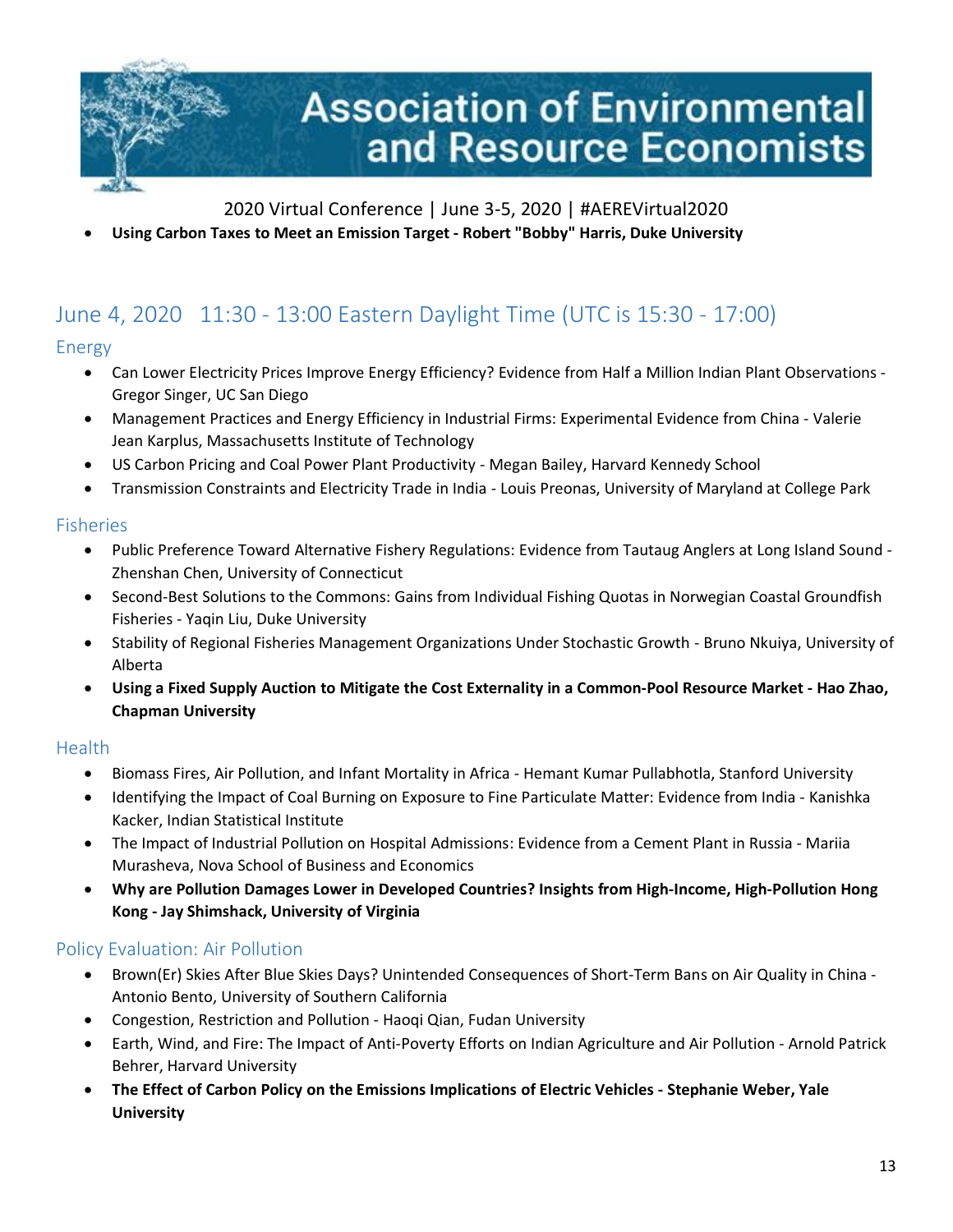

#### <span id="page-13-0"></span>Property Values: Renewable Energy Disamenities

- Solar Farms and Residential Property Values in North Carolina Nino Abashidze, Georgia Institute of Technology
- The Disamenity Impact of Anaerobic Digestion Allan Beltram
- The Impact of Utility-Scale Solar Installations on Housing Prices Vasundhara Gaur, University of Rhode Island
- **The Disamenity Impact of Solar Farms: A Hedonic Analysis - David James Maddison, University of Birmingham**

#### <span id="page-13-1"></span>Recreation and Valuation

- Estimating Habitual and Variety-Seeking Behavior: Non-Market Valuation of Recreational Birdwatching Todd Guilfoos, University of Rhode Island
- Estimating Preservation Values for Brown Bears in Katmai National Park: When the Marginal Value of an Individual Matters - Leslie Richardson
- Integrating Spatial Decision-Making Into Assessments of Welfare Using Geographic Information Systems Stephanie Ann Brockmann, University of New Hampshire
- **Wildfire Threatens Outdoor Recreation in the Western US - Matthew Wibbenmeyer, Resources For The Future**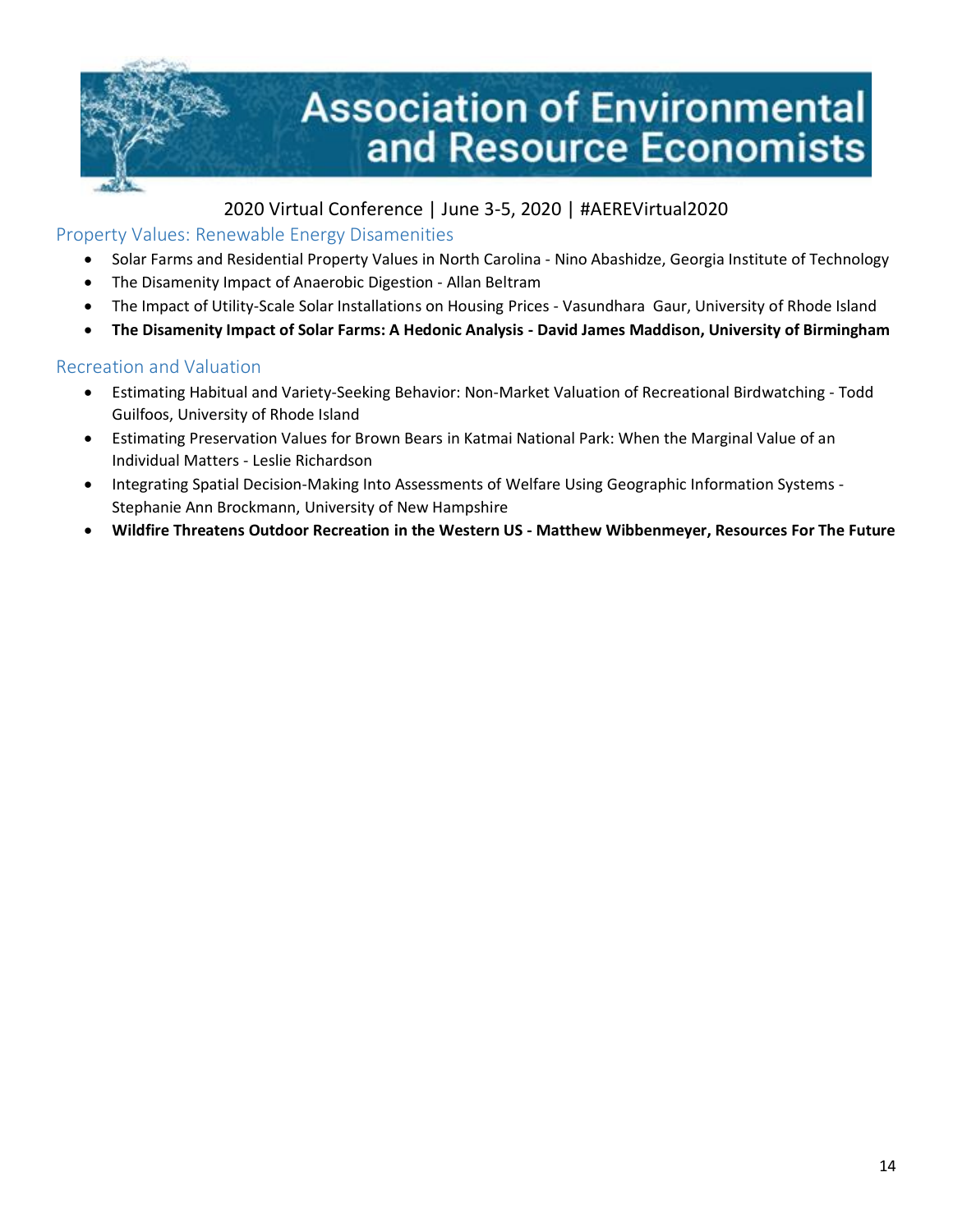

# <span id="page-14-0"></span>June 4, 2020 15:00 - 16:30 Eastern Daylight Time (UTC is 19:00 - 20:30)

# <span id="page-14-1"></span>**Agriculture**

- Heterogeneous Adaptations to Climate Change: Evidence from Cattle Production in the Brazilian Amazon Marin Elisabeth Skidmore, University of Wisconsin, Madison
- Incorporating Large-Scale Double-Cropping into the Identification of Agricultural Supply Elasticities: Implications for Biofuel and Conservation Policies - Behzad Jeddi, Iowa State University
- Landscape-Level Pest Control Externalities When Consumer Preferences are Non-Neutral Michael Jones, North Carolina State University
- **Tradeoffs Between On-Farm Food Safety and Environmental Conservation for U.S. Produce Growers - Aaron A. Adalja, Cornell University**

#### <span id="page-14-2"></span>Energy: Renewables

- Learning by Regulating: The Evolution of Wind Energy Zoning Laws Justin B. Winikoff, University of Wisconsin, Madison
- Policy Uncertainty and Investment in Wind Energy Sarah Johnston, University of Wisconsin, Madison
- Residential Solar Panels Adoption: Peer Effects and Equilibrium Behavior Jixuan Yao, Purdue University
- **Risk and Time Preferences and Own Versus Lease Decisions in The Solar Market - Christine L Crago, University of Massachusetts, Amherst**

# <span id="page-14-3"></span>Policy Impacts

- Firm Behavior Under Unanticipated Change in Regulation: Power Plant Emissions During the 2018-2019 Federal Government Shutdown - Huan Li
- Heterogeneous Responses to Carbon Pricing: Firm-Level Evidence from Beijing Emissions Trading Scheme Ruijie Tian
- Leaky Carbon Fuel Standard? Understanding Carbon Leakage and Other Consequences from State Low Carbon Fuel Standards - Daniel Mazzone, University of California, Davis
- **Trade Liberalization, Technology Upgrading, and Environmental Outcomes: Evidence from China's Accession to the WTO - Mengdi Liu, University of International Business and Economics**

# <span id="page-14-4"></span>Property Values: Flood Risk

- Do NFIP Subsidies Matter to Homebuyers? Evidence from Nationwide Housing Sales Will C Georgic, Kalamazoo College
- Flood Risk Perception and Property Markets Analysis of Spatially Refined Flooding Estimates and Housing Price Elasticities - Julian Plough, University of Texas, Austin
- How Does the Coastal Housing Market View Flood Zone A Risk Signal or Mandatory Costs? Zhenshan Chen, University of Connecticut
- **Pricing Weather-Related Risk into the Housing Market: The Florida Keys as a Prelude to the Future? - Adam Pollack, Boston University**

# <span id="page-14-5"></span>Transportation and Travel Demand

• Do Car Buyers Undervalue Future Fuel Savings? Post-Purchase Evidence - Lutz Sager, Georgetown University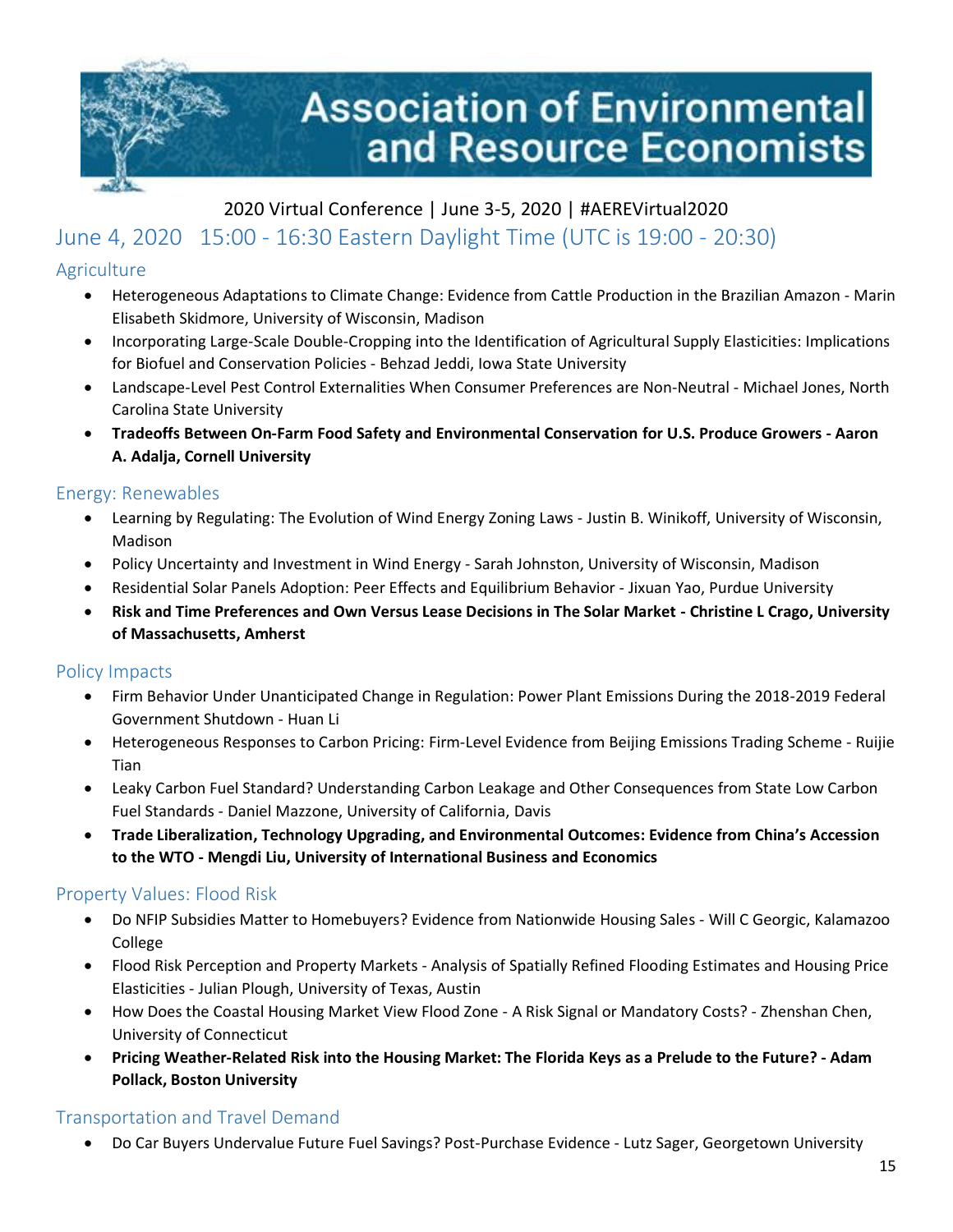

- Evaluating the Social Cost of Flood Delays on Travel Demand in Sao Paulo Amanda Ang, University of Southern California
- The Time-of-Day Travel Demand Elasticity Paradox Cody Nehiba, Louisiana State University
- <span id="page-15-0"></span>• **The Value of Time in Intercity Travel: Evidence from Carpooling Choices - Nicolas Astier, Stanford University**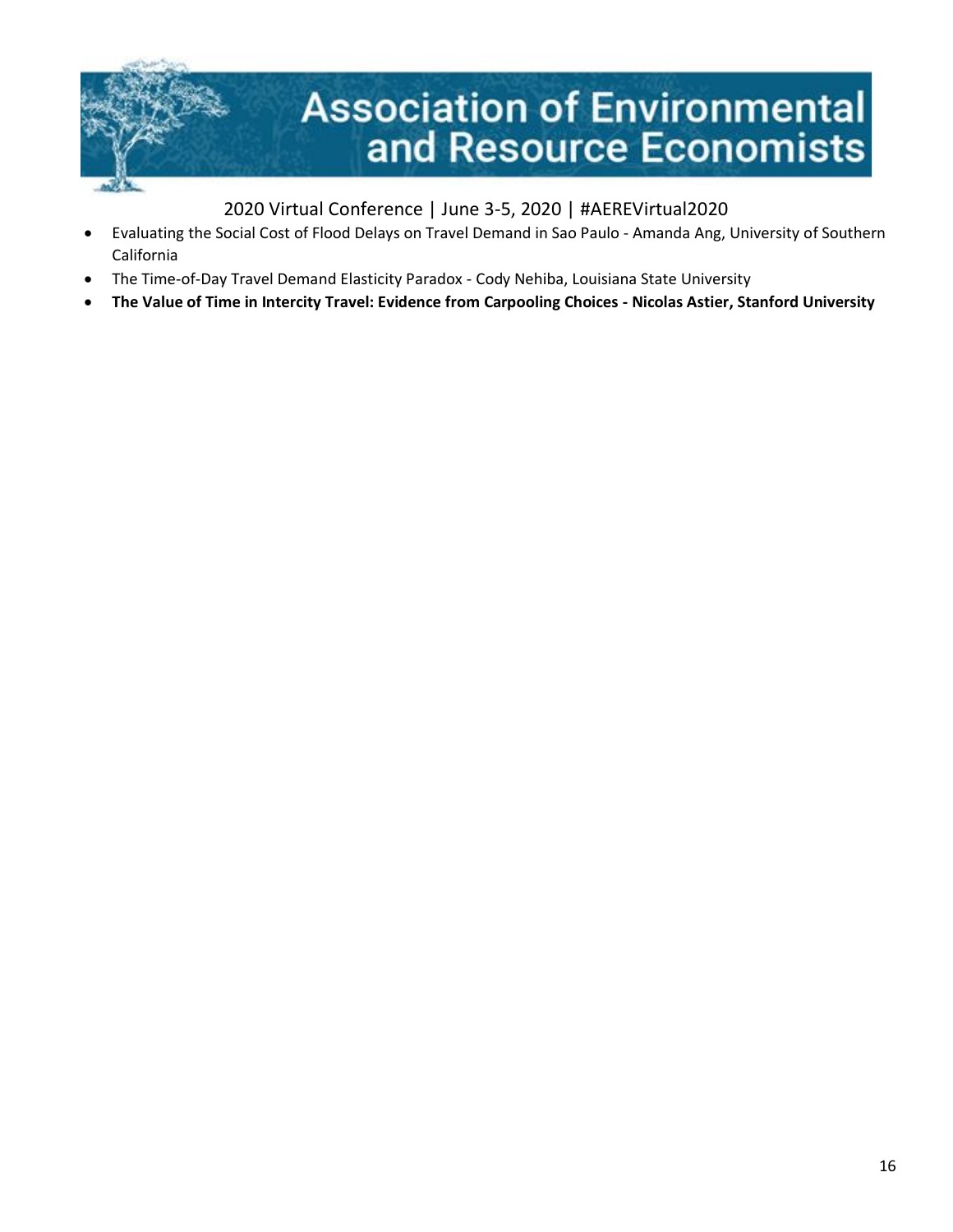

# June 4, 2020 17:30 - 19:00 Eastern Daylight Time (UTC is 21:30 - 23:00)

#### <span id="page-16-0"></span>Climate and Social Cost of Carbon

- Beyond Aggregated Damage Functions in an Integrated Assessment Model Koji Tokimatsu, Tokyo Institute of Technology
- Climate Change, Animal Agriculture, and the Social Cost of Meat Jonathan Mcfadden, University of Oklahoma
- Option Value and the Social Cost of Carbon: What are We Waiting For? Peter Harrison Howard, New York University
- **Use and Non-Use Values of Nature and the Social Cost of Carbon - Frances Moore, University of California**

#### <span id="page-16-1"></span>Developing Countries

- Are Credit Constraints Limiting Demand for Electricity Among Rural Consumers? Evidence from Rwanda Megan Lang, University of California, Berkeley
- Estimating the Household's Preference and Spatial Dependence for a Solid Waste Management System in Nepal; A Choice Experiment Approach - Mohammad Mashiur Rahman, University of New Mexico
- Face-to-Face Communication On Take-Up of Paid Sanitation Services: Experimental Evidence from Indonesia Hide-Fumi Yokoo, Hitotsubashi University
- **Gendered Demand for Modern Cookstoves in the Presence of Environmental Health Complementarities - Krishnapriya Parameswaran Perumbillissery, Duke University**

#### <span id="page-16-2"></span>Energy: Renewables

- Decreasing Substitutability Between Clean and Dirty Energy Anthony Wiskich, Australian National University
- Industry Compliance Costs Under the Renewable Fuel Standard: Evidence from Compliance Credits Arthur R. Wardle, University of California, Berkeley
- Intermittent Renewable Energy, Hydropower Dynamics and The Profitability of Storage Arbitrage Miguel Castro, Inter-American Development Bank
- **The Cost of Debt of Renewables Versus Fossil Fuels: Evidence from Energy Firms - Karol Kempa, Frankfurt School of Finance & Management**

#### <span id="page-16-3"></span>Environmental Justice

- California's GHG Trading Program and the Equity of Air Toxic Emissions Exposure Glenn Sheriff, Arizona State University
- Environmental Justice for Seniors: Evidence from Medicare Records Sophie Mathes
- Inequality, Information Failures, and Air Pollution Samuel Stolper, University of Michigan
- Updating our Understanding of Equity, Exposure, and Access: Using Cellphone Movement Data to Reduce Measurement Error and Bias - Edward Rubin, University of Oregon
- **Session Chair: Nick Kuminoff, Arizona State University**

#### <span id="page-16-4"></span>Policy Modeling

• Decentralized Policymaking When States Can Form Coalitions: How Does California's Waiver Authority Affect Environmental Outcomes? - Joel Landry, Pennsylvania State University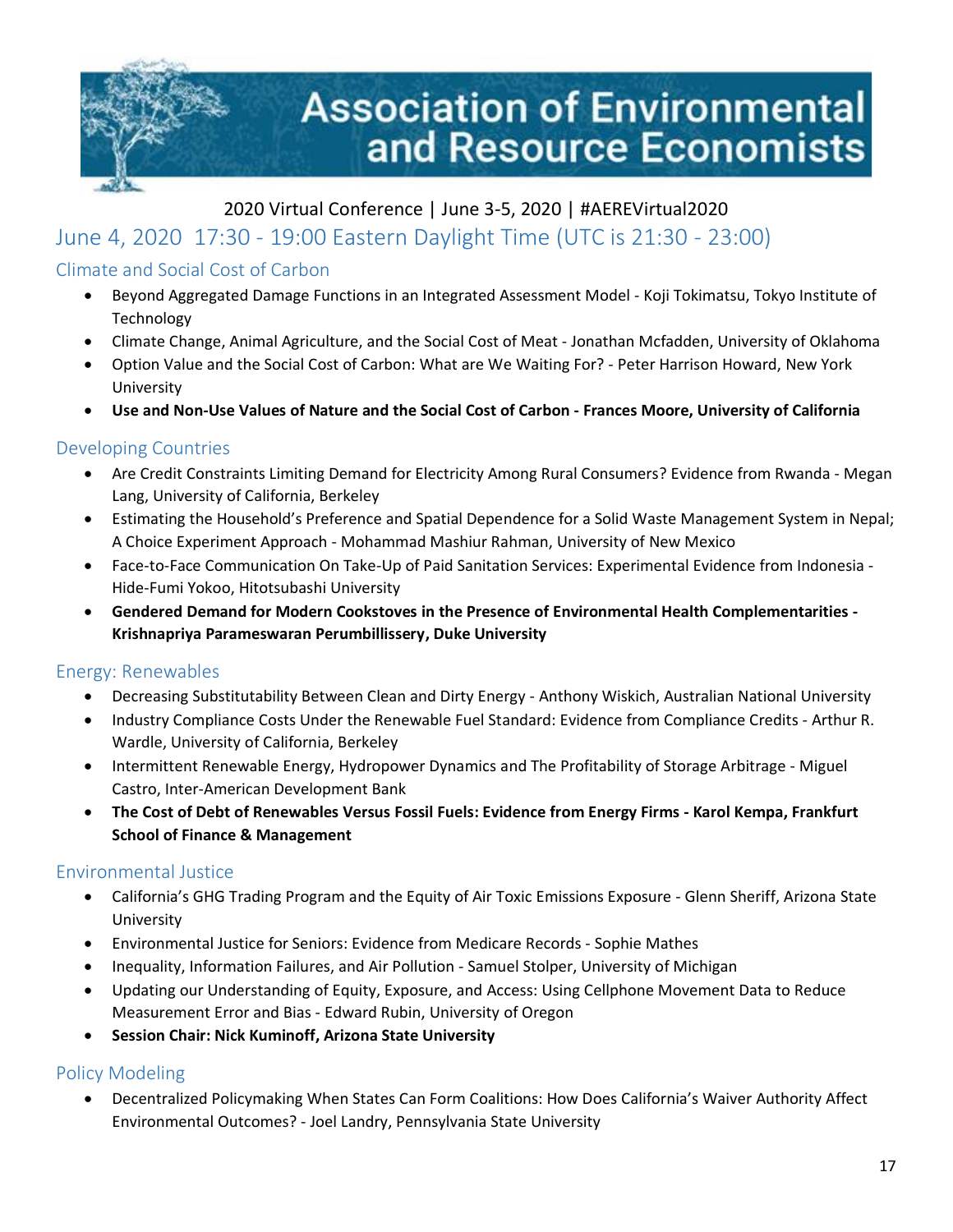

- Picking Winners: When are Technology-Specific Policies Optimal? Sean James Ericson, University of Colorado, Boulder
- Optimal Climate Policy with Directed Technical Change: The Importance of Extensive Margins Anthony Wiskich, Australian National University
- **Cap-and-Trade with Sunk Abatement Costs - Kristen Mccormack**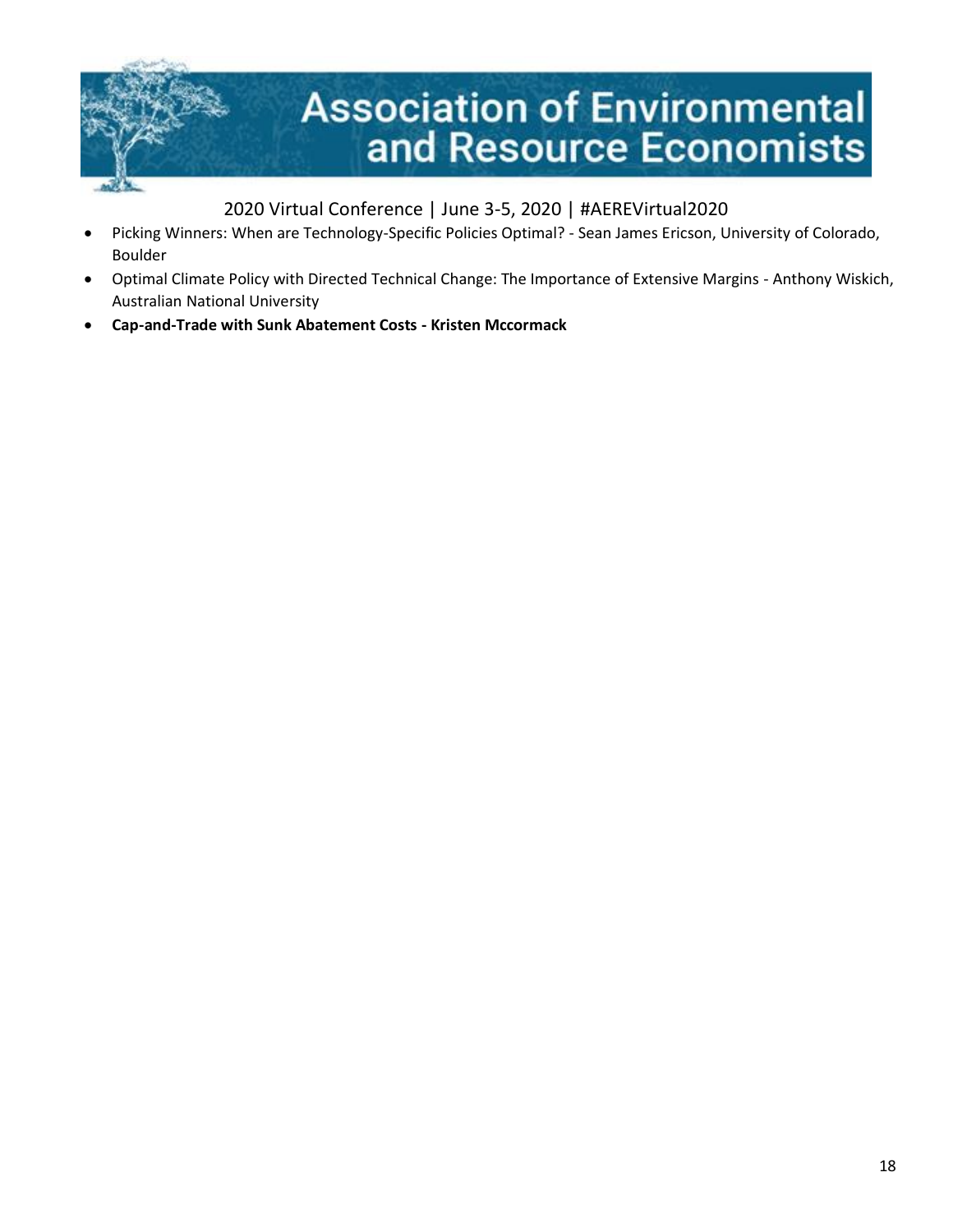

# <span id="page-18-0"></span>2020 Virtual Conference | June 3-5, 2020 | #AEREVirtual2020 June 5, 2020 9:00 - 10:30 Eastern Daylight Time (UTC is 13:00 - 14:30)

# <span id="page-18-1"></span>Air Pollution

- Air Pollution Impacts of Shale Gas Development in Pennsylvania Ruohao Zhang, Binghamton University
- Does Energy Storage Reduce Emissions? Justin Kirkpatrick, Michigan State University
- The Effect of Power Plant Closure on Local Air Quality Jason P. Brown, Federal Reserve Bank of Kansas City
- **Timing Matters: Shifting Economic Activity and Intra-Day Variation in Ambient Ozone Concentrations - David Adler, Carnegie Mellon University**

#### <span id="page-18-2"></span>Energy and Markets

- Isolating the Impacts of the Shale Revolution on the U.S. Energy Mix: Evidence from the Natural Gas Pipeline Network - Matt Butner, New York University
- Market Power and Allocative Efficiency in Deregulated Petroleum Pipeline Markets Anna Christine Terkelsen, Michigan State University
- Spatial Competition and Retail Pricing in the Newly Deregulated Mexican Gasoline Market Shaun Mcrae, ITAM
- **Strategic Behavior in Cost-Based Wholesale Electricity Markets - José Eguiguren-Cosmelli, University of Maryland, College Park**

#### <span id="page-18-3"></span>International Environmental Agreements

- Financial Transfers and Climate Cooperation Suzi Kerr, Environmental Defense Fund
- International Environmental Agreement and Trade in Environmental Goods: The Case of Kyoto Protocol Trang Tran, Deakin University
- Patents as Options and International Environmental Agreements: Disentangling the Impact of Regulation on Technological Obsolescence - Albert Roger, ZEW - Leibniz Centre for European Economic Research
- **When Establishing a Common Environmental Project, Countries That Benefit Less May Need to Contribute More - Adam Lampert, Arizona State University**

#### <span id="page-18-4"></span>Land Conservation

- Environmental Recovery After the Dust Bowl: Implication of Land Conservation Programs in the Great Plains Aparna Howlader, Princeton University
- Grassland Easement Acquisition: Conversion Hazard Rate, Additionality, and Spatial Spillover Ruiqing Miao, Auburn University
- **Understanding the Formation of Local Environmental Institutions: Historical Evidence from the Timing of the Conservation Districts - Aparna Howlader, Princeton University**

#### <span id="page-18-5"></span>Climate and Air Quality

- Effect of Border Policy on Exposure and Vulnerability to Climate Change Hélène Benveniste, Princeton University
- Status Quo Bias and Public Policy: Evidence in the Context of Carbon Mitigation Michael J. Weir, University of Rhode Island
- Electrification and Cooking Fuel Choice in Rural India Ridhima Gupta, South Asian University
- **Lowering the Bar: The Economics of Air Quality Standards - Sandra Aguilar-Gomez, Columbia University**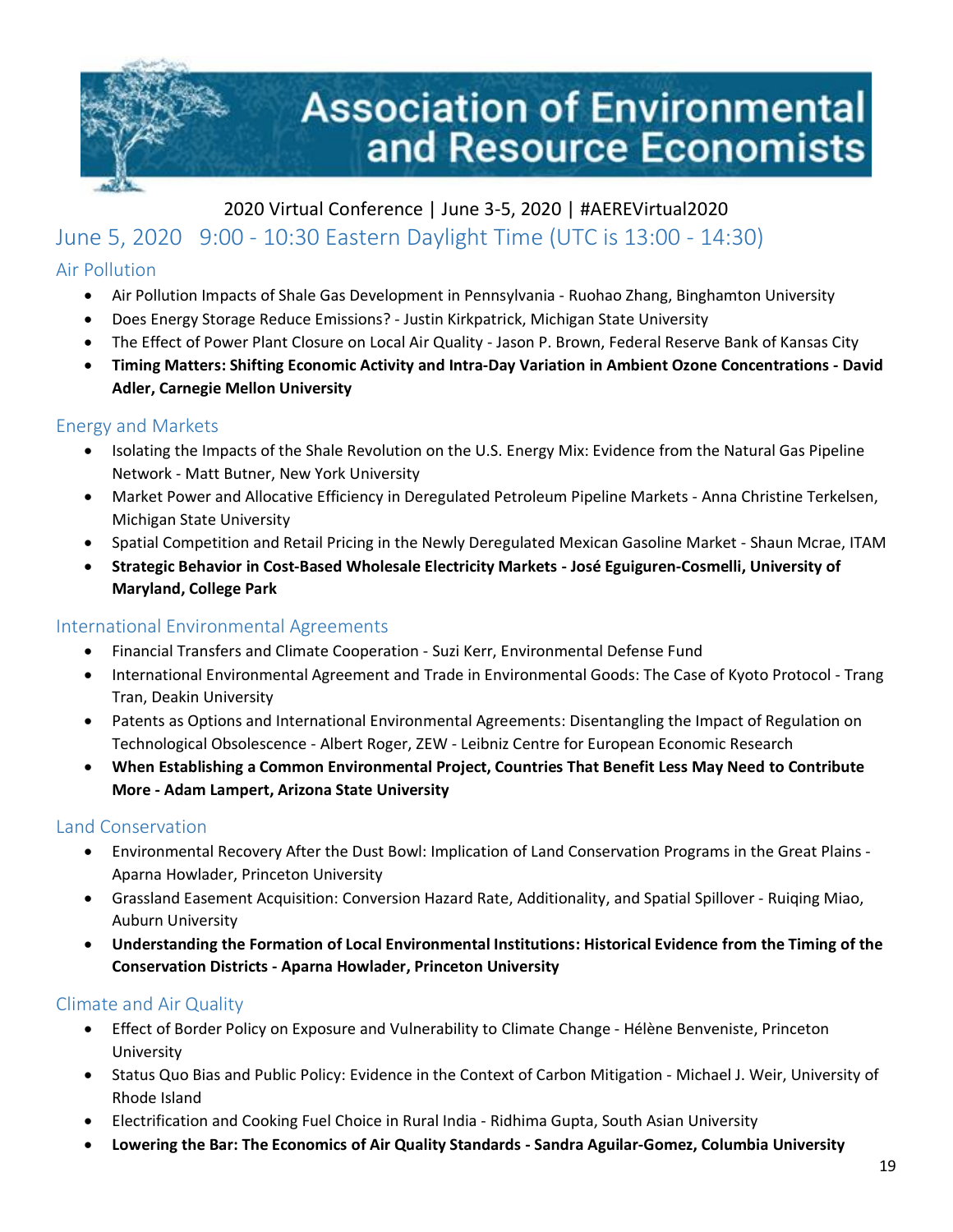

# <span id="page-19-0"></span>2020 Virtual Conference | June 3-5, 2020 | #AEREVirtual2020 June 5, 2020 11:30 - 13:00 Eastern Daylight Time (UTC is 15:30 - 17:00)

# <span id="page-19-1"></span>Bioeconomics

- Balancing Conservation and Commerce Pierce Donovan, University of California, Davis
- Bioeconomic Simulation of Black Pearl Production in French Polynesia Under Increasing Seawater Temperatures - Jana Renee Hilsenroth, University of Florida
- Modeling Ecosystem Service Conflicts in China's Lake Poyang Xiurou Wu, University of California, Davis
- **The Spatial Dynamics of Renewable Resource Use - Sunny Lynn Jardine, University of Washington**

#### <span id="page-19-2"></span>Climate and Space

- Conditional Value at Risk for Decision-Making Under Uncertainty Margaret Insley, University of Waterloo
- Economic Growth Uncertainty Increases the Social Cost of Carbon Brian Prest, Resources For The Future
- Economic Principles of Space Traffic Control Akhil Rao, Middlebury College
- **Rethinking Weitzman's Gamma Discounting in a Dynamic Heterogeneous Big Data World: Implications for Environmental and Climate Policy - Justin Johnson Kakeu, University of Prince Edward Island**

#### <span id="page-19-3"></span>**Health**

- Does Access to Health Care Mitigate Environmental Health Damages? Corey White, Cal Poly, San Luis Obispo
- Influenza Pandemics, Air Pollution, and the Introduction of Medicaid Edson Severnini, Carnegie Mellon University
- Noise Pollution and Violent Crime Timo Hener, Aarhus University
- **Who Bears the Damages from Air Pollution's Effect on Dementia? - Kelly Bishop, Arizona State University**

# <span id="page-19-4"></span>Household Energy Use

- Beliefs, Preferences, and Energy Use: Evidence from Qatar Anomitro Chatterjee
- Household Preferences for Load Restrictions -- Is There an Effect of Pro-Environmental Framing? Lars Persson, Umeå School of Business, Economics and Statistics
- Long-Term Temperature Effects on Household Electricity and Natural Gas Uses: Evidence from US Northwest Region - Hongliang Zhang, University of Neuchâtel
- **The Remarkably Inelastic Demand for Home Energy Services: A Choice Experiment - Dylan Brewer, Georgia Institute of Technology**

#### <span id="page-19-5"></span>Non-Market Valuation

- On The Validity of the Estimates of the VSL from Contingent Valuation: Evidence from the Czech Republic Anna Alberini, University of Maryland, College Park
- The Impact of Harmful Algal Blooms on Housing Prices: A Nationwide Hedonic Study Jiarui Zhang, University of Wisconsin, Madison
- The Long- and Short-Run Value of Water Quality for Recreational Anglers Michael Alexander Black, Texas A&M University
- **When Should Meta-Analysis Be Used for Benefit Transfer? Predicting Reliability Across Heterogeneous Policy Sites - Robert Johnston, Clark University**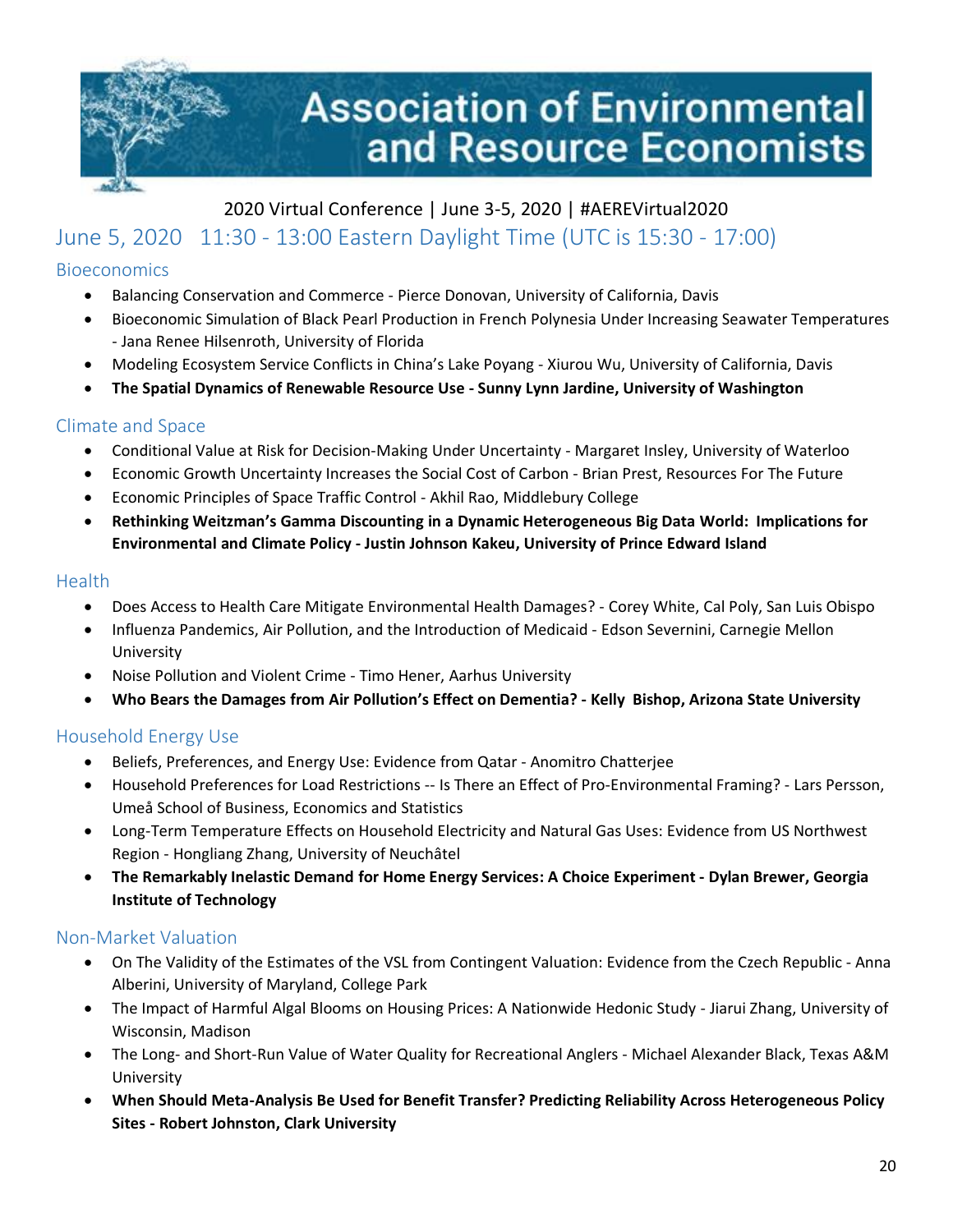

#### <span id="page-20-0"></span>Policy Impacts

- Can Output Increase with Abatement? Input, Technology and Management Choices Donna Ramirez Harrington, University of Vermont
- Environmental Investment Tax Incentives. How Do Firms Respond? Kinga Barbara Tchorzewska, University of Barcelona
- The Importance of Consumer Demand in Evaluating Economy-Wide Impacts of Environmental Regulation Ensieh Shojaeddini, Environmental Protection Agency
- **The Impact of EPA's Cluster Rule on Plant-Level Productivity - Yue Gao, Clark University**

#### <span id="page-20-1"></span>Water

- How Do Social and Environmental Conditions Interact to Determine Water Delivery? Evidence from Community Water Organizations in Guatemala, Nicaragua and Costa Rica - Roger Madrigal
- Valuing Water Quality with Adaptation: Evidence from A Natural Experiment In Jordan Seth Morgan, Duke University
- Revealing the Value of Natural Insurance: Groundwater Stocks and Insurance Tradeoffs over the Ogallala Mathew Sloggy, Colorado State
- **Water Market Dynamics in The Presence of Environmental Variability - Andrew Barrington Ayres, Public Policy Institute of California**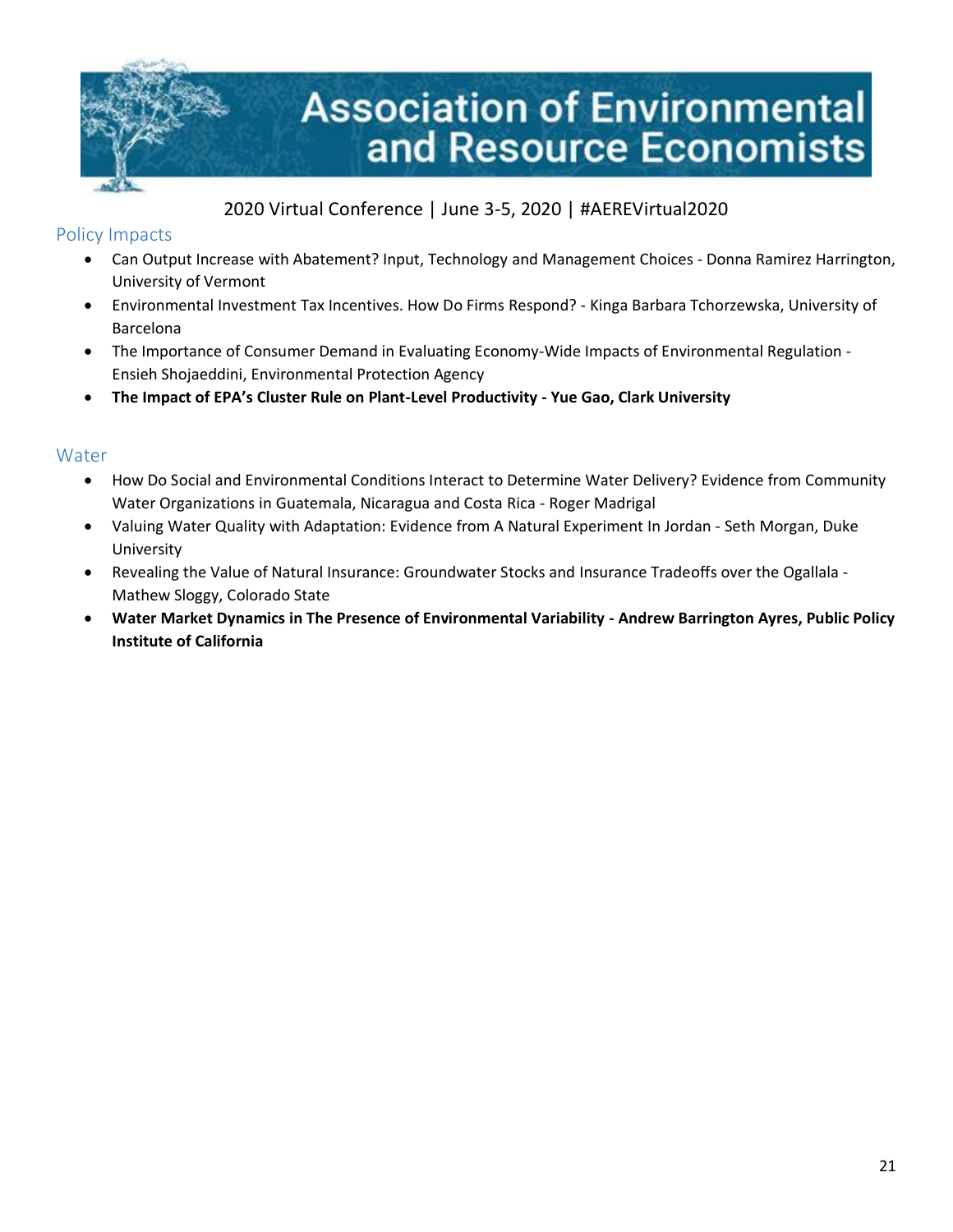

# <span id="page-21-0"></span>June 5, 2020 15:00 - 16:30 Eastern Daylight Time (UTC is 19:00 - 20:30)

#### <span id="page-21-1"></span>Clear Air Act

- The Clean Air After 50 Years Ann Wolverton
- What Do Economists Have to Say About the Clean Air Act 50 Years After the Establishment of the Environmental Protection Agency? - Janet Currie, Princeton University
- **Looking Back at 50 Years of the Clean Air Act: What Have We Learned About Environmental Regulation? - Maureen Cropper**

#### <span id="page-21-2"></span>Coastal Risk

- Adaptation Infrastructure and Climate Impacts David Kelly
- Disaster-Driven Adaptation in the Insurance Market: The Case of Hurricane Sandy Hannah Blau Hennighausen, University of Graz
- How Do Risk Perceptions Change After a Disaster? Evidence from a Survey of Hurricane-Prone Counties Timothy Hyde, Carnegie Mellon University
- **Flood Hazard Mitigation and the Role of Government: A Dynamic Model of Local Government Investment in a Public Good - Caroline A. Hopkins, Carnegie Mellon University**

#### <span id="page-21-3"></span>Environment and Development

- Beyond Lights: The Changing Impact of Rural Electrification In Indian Agriculture Sudatta Ray, Stanford University
- Evaluating Electric Stoves as a Solution for Household Air Pollution in the World's Most Polluted Region Rob Fetter, Duke University
- How Valuable are Improvements in Residential Electricity Supply? Evidence from Nepal Jevgenijs Steinbuks, World Bank
- **Peer X Price Effects on the Demand for Environmental Health Technologies: Lessons from a Two-Level Clean Cook Stove Experiment in Northern Ghana - Zachary Brown, North Carolina State University**

#### <span id="page-21-4"></span>Information and Disclosures

- Air Quality Alerts and Transportation Choice: Investigating the Effectiveness of a Particulate Matter Alert System - Alexander Dangel, Heidelberg University
- Are Eco-Labels Performing as Catalysts or Barriers to Global Seafood Trade? Evidence from a Product-Level Gravity Model - Oscar Melo, Pontificia Universidad Catolica De Chile
- Do Businesses That Participate in Voluntary Carbon Disclosure Emit Less Carbon? Linking Carbon Disclosure Quality and Carbon Emissions for S&P 500 Firms - Lily Hsueh, Arizona State University
- **The Welfare Consequences of Disclosures of Chemicals in Consumer Products: Evidence from Bisphenol A (BPA) - Xibo Wan, Iowa State University**

#### <span id="page-21-5"></span>**Water**

• Can the Content of Information Campaigns Influence the Persistence of Treatment Effects? - Corey J Lott, Laurits R. Christensen Associates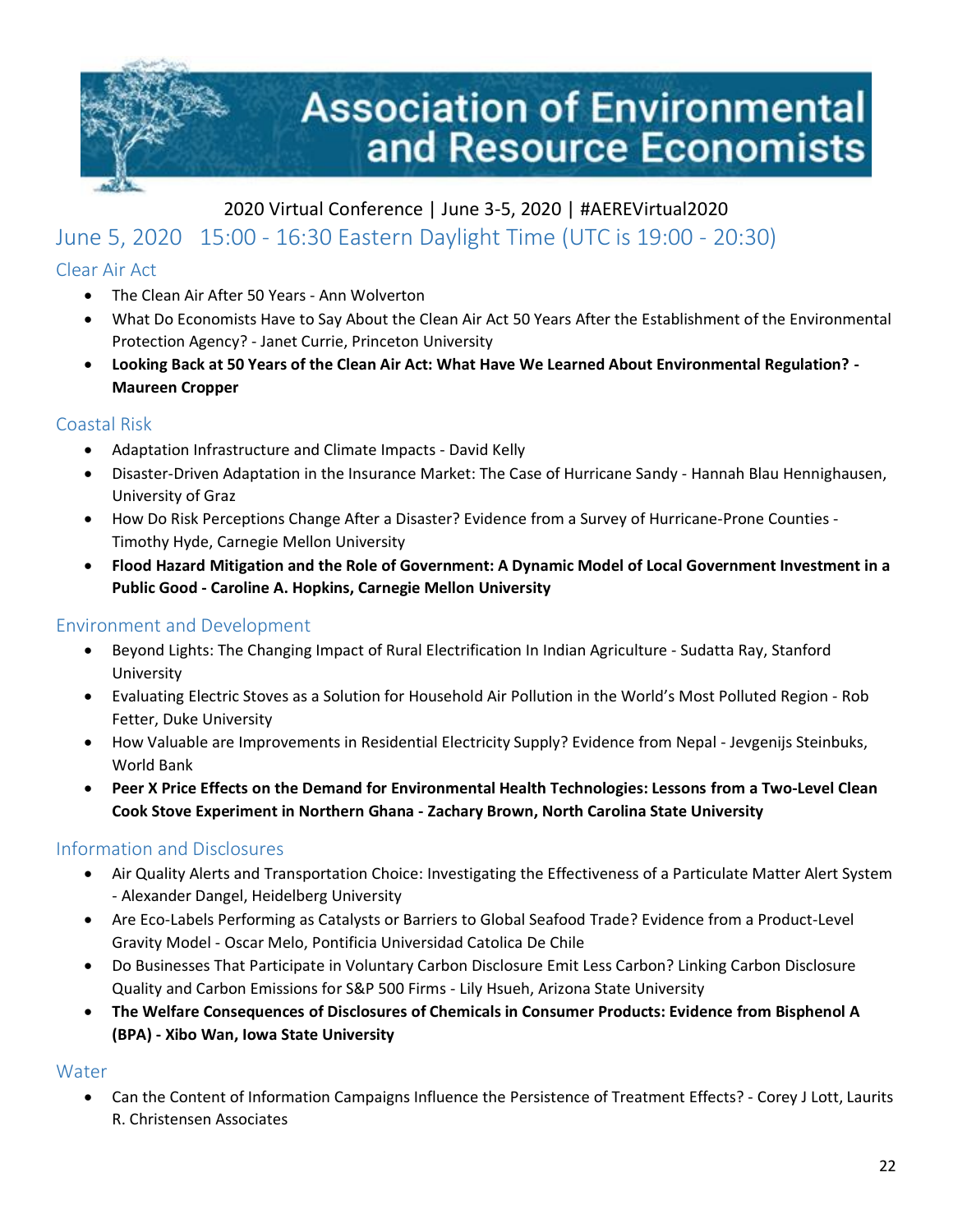

- Instrumenting for Enforcement Instruments: The Effect of Inspections on Ambient Pollution Levels Within the Context of Clean Water Act Permit Regulations - Tihitina Tesfaye Andarge, University Of Maryland, College Park
- Strategic Non-Reporting Under the Clean Water Act Daniel Stuart, Harvard University
- **The Effect of Professional Peer Comparisons on Environmental Management: A Field Experiment - Dietrich Earnhart, University of Kansas**

#### <span id="page-22-0"></span>Property and Land Markets

- The Price of Indoor Air Pollution: Evidence from Radon Maps and the Housing Market Sefi Roth, London School of Economics
- Economic Incentives for Land Reclamation: Evidence from the Oilsands Industry in Alberta Zhanji Zhang
- <span id="page-22-1"></span>• **The Health and Housing Impacts of Resource Conservation and Recovery Act Cleanups - Alecia Cassidy, University of Alabama**